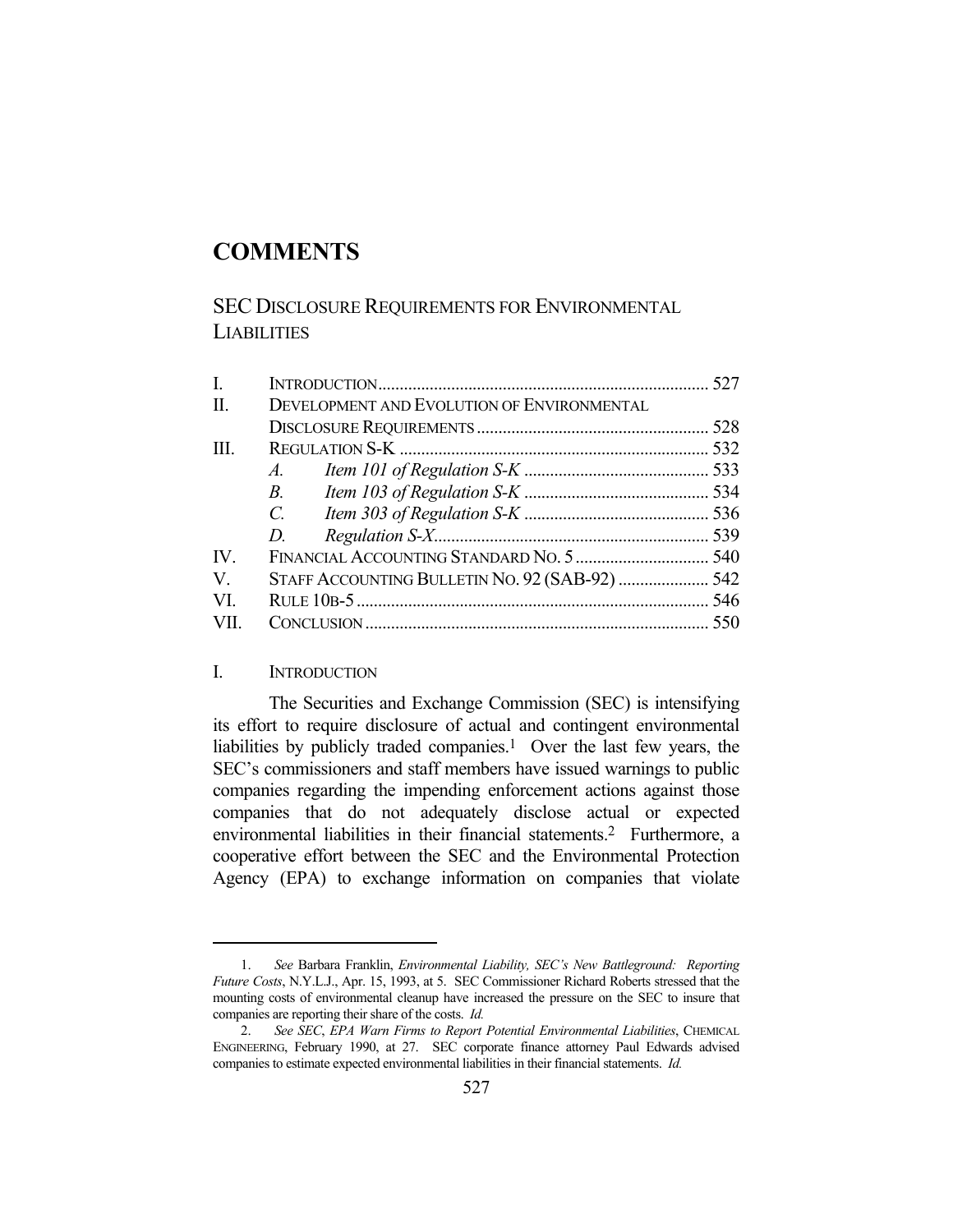environmental laws and fail to disclose those violations in their corporate documents has bolstered enforcement efforts.3

 This Comment discusses the issue of disclosure of actual and contingent liabilities by public companies. Part II traces the development of the SEC's environmental liability disclosure requirements under federal securities laws. Part III examines the effect of Regulation S-K, the SEC's comprehensive disclosure system which established the reporting requirements presently applicable to public companies. Part IV addresses the treatment of loss contingencies under Financial Accounting Standard No. 5. Part V considers the SEC's guidelines regarding the accounting and disclosure of environmental loss contingencies contained in Staff Accounting Bulletin No. 92, published by the SEC in August 1993. Part VI discusses the anti-fraud provisions of Rule 10b-5 promulgated under section 10(b) of the Securities Exchange Act of 1934 (1934 Act).4 Finally, this Comment concludes that the SEC must provide reporting companies with adequate guidance regarding the determination of their disclosure obligations.

 The difficulty in determining required disclosures, combined with the potentially devastating penalties for misleading financial statements, encourages companies to report worst case estimates using boilerplate language. Premature and overinclusive disclosure burdens the investing public by increasing the cost of investments and negatively impacting investor confidence.

# II. DEVELOPMENT AND EVOLUTION OF ENVIRONMENTAL DISCLO-SURE REQUIREMENTS

 Congress imposed disclosure requirements upon issuers of publicly traded securities in the Securities Act of 1933 (1933 Act)<sup>5</sup> and in the 1934 Act.<sup>6</sup> The 1933 Act regulates the registration and sale of securities, and the 1934 Act governs the annual and periodic reporting

 <sup>3.</sup> Elizabeth Ann Glass Geltman, *Disclosure of Contingent Environmental Liabilities by Public Companies Under the Federal Securities Laws*, 16 HARV. ENVTL. L. REV. 129, 131 (1992). *See also SEC and EPA Team Up in Tracking Corporate Environmental Liability*, SECURITIES WK., Sept. 24, 1990, at 10; Franklin, *supra* note 1. Roberts detailed the cooperation between the EPA and SEC, including EPA training of SEC staff, and its sharing of target companies with the SEC. *Id.*

 <sup>4. 15</sup> U.S.C. §§ 78a-78ll (1988).

 <sup>5. 15</sup> U.S.C. §§ 77a-77aa (1988).

 <sup>6. 15</sup> U.S.C. §§ 78a-78ll (1988).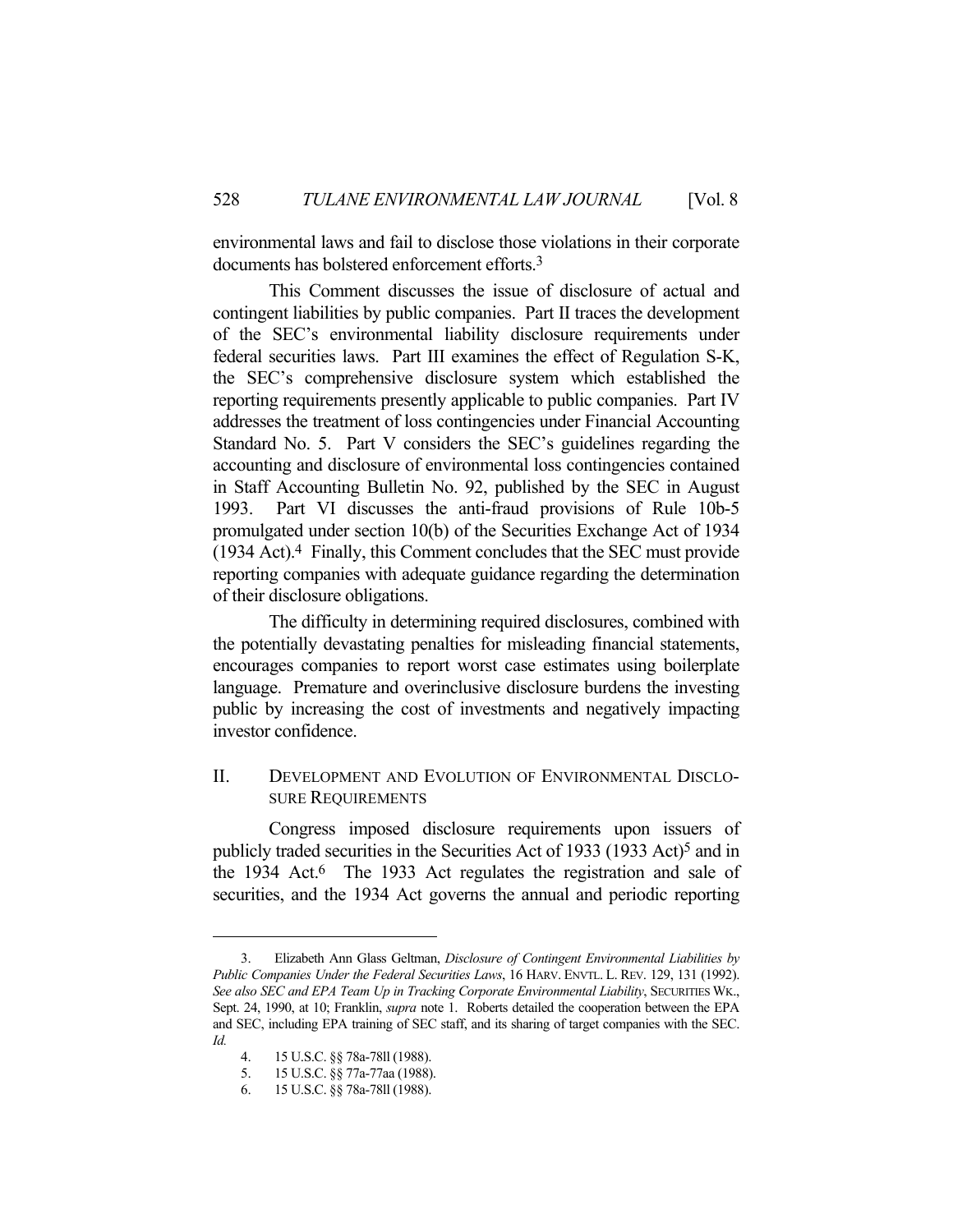requirements of public companies. Congress' purpose in enacting these statutes was to ensure that investors would have access to material information in order to promote informed investment decisions.7

 Prior to the enactment of comprehensive environmental legislation, the securities laws had no express provisions regarding the disclosure of registrants' environmental policies or contingent environmental liabilities.8 The enactment of the National Environmental Policy Act (NEPA) $9$  in 1969 required the SEC to re-examine its rules in light of NEPA's requirement that government agencies consider environmental protection in the interpretation and administration of their policies and regulations.10 Generally, disclosure of information was required if a reasonable investor would find the information important to his or her investment decisions.<sup>11</sup> The 1934 Act's provisions prohibiting misleading statements or omissions of material facts in the disclosures of publicly traded companies implied an obligation to disclose environmental liability that might materially affect the financial condition of a public company.12 In 1971, the SEC issued an interpretive release stating that the existing general disclosure laws required that public companies disclose any "material" proceedings arising from compliance with environmental laws.<sup>13</sup> While the release made no changes to the

*Id.* The Court expressly adopted the *TSC Industries* standard of materiality. *Id.* at 232.

 <sup>7. 15</sup> U.S.C. §§ 77a-77aa, §§ 78a-78ll (1988). *See also* Marisa C. Caputo, *SEC Environmental Disclosure Rules and CERCLA Liability*, 4 MD. J. CONTEMP. LEGAL ISSUES 97, 98 (1992-93).

 <sup>8.</sup> *See* Geltman, *supra* note 3, at 133. *See also* Risa Vetri Ferman, Note, *Environmental Disclosures and SEC Reporting Requirements*, 17 DEL.J.CORP.LAW 483, 491 (1992).

 <sup>9. 42</sup> U.S.C. §§ 4321-4370a (1988).

 <sup>10. 42</sup> U.S.C. § 4332(1), requires federal agencies to see that "to the fullest extent possible the policies, regulations and public laws of the United States shall be interpreted and administered in accordance with the policies set forth in [NEPA]." NEPA mandates that the federal government use "all practical means and measures" to protect environmental values. 42 U.S.C. § 4331(a)(1988).

 <sup>11.</sup> Basic, Inc. v. Levinson, 485 U.S. 224, 231-32 (1988) (citing TSC Industries, Inc. v. Northway Inc., 426 U.S. 438, 449 (1976)).

<sup>[</sup>A]n omitted fact is material, if there is a substantial likelihood that a reasonable shareholder would consider it important in deciding how to vote . . . . [T]here must be a substantial likelihood that the disclosure of the omitted fact would have been viewed by the reasonable investor as having significantly altered the 'total mix' of information made available.

 <sup>12.</sup> Geltman, *supra* note 3, at 133.

 <sup>13.</sup> Disclosures Pertaining to Matters Involving the Environment and Civil Rights, Exchange Act Release No. 9252, 3 Fed. Sec. L. Rep. (CCH) ¶ 23,507 (July 19, 1971). *See also*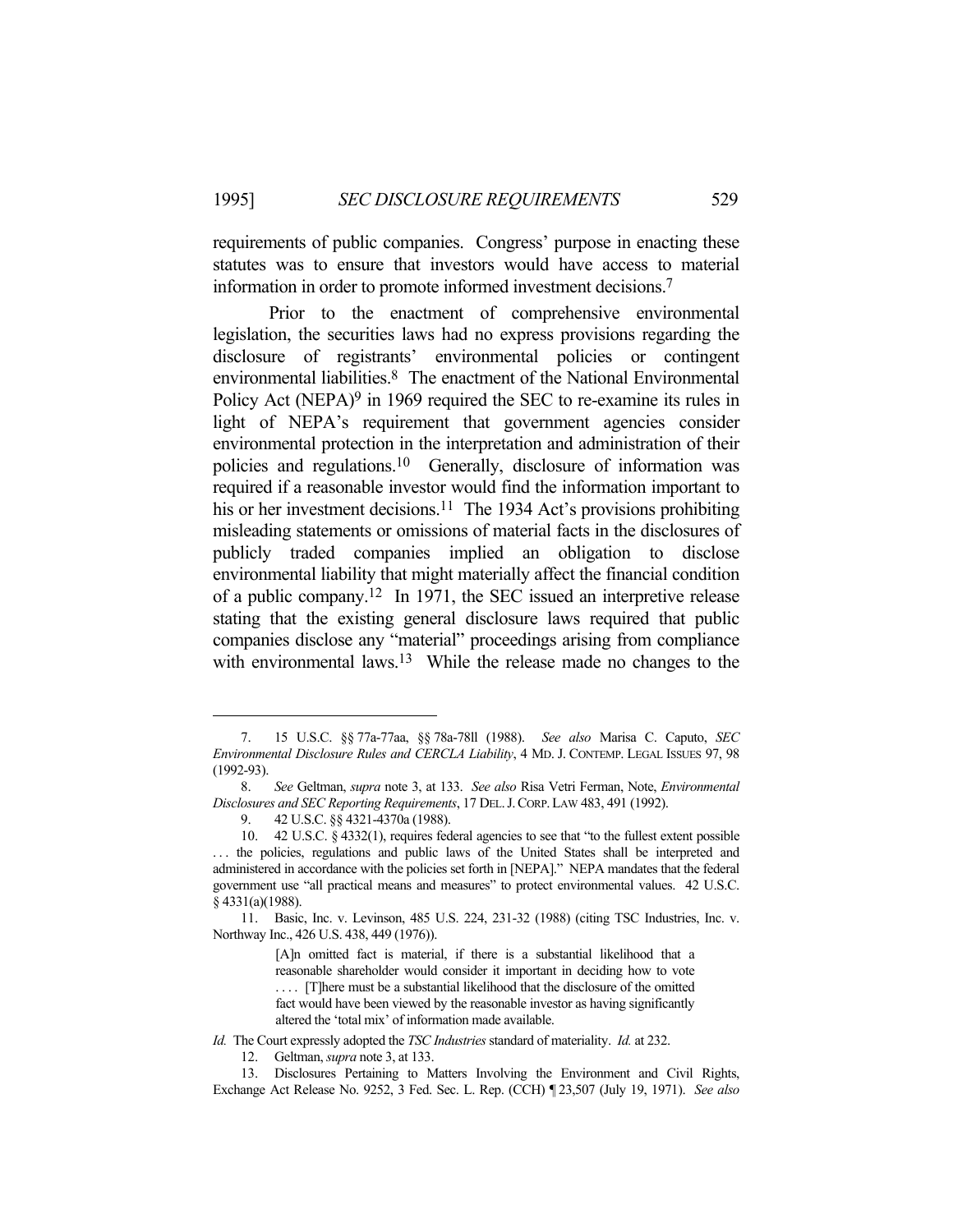reporting requirements, the SEC drew attention to the fact that existing disclosure requirements were applicable to environmental matters.<sup>14</sup>

 The 1971 Release was superseded in 1973 when the SEC issued its first express requirements for disclosure.15 According to the 1973 Release, reporting companies were required to make disclosure of all "material effects" arising from compliance with environmental laws and regulations.16 In addition, the 1973 Release required disclosure of future effects of environmental regulations where there exists "a reasonable basis to believe that future . . . compliance [will] have a material effect on . . . expenditures."17

 Following the 1971 Release, several public interest groups brought an action to require the SEC to set forth additional environmental disclosure rules for reporting companies.<sup>18</sup> The groups sought to establish a rule that would require every reporting company to disclose the entire effect of its corporate activities on the environment.19 The crux of the plaintiffs' complaint was that the existing corporate environmental disclosure requirements were insufficient to provide investors with the information required to make "socially responsible" and "financially sound" investment decisions.<sup>20</sup> Although the proceedings were ultimately unsuccessful, $21$  they led the SEC to re-evaluate its rules regarding environmental disclosure and to add disclosure requirements to its existing environmental compliance regulations.22 For example, in

 15. Compliance with Environmental Requirements, Exchange Act Release No. 10116, 3 Fed. Sec. L. Rep. (CCH) ¶ 23,507A (Apr. 20, 1973).

16. *Id.* at 17,202.

 18. National Resources Defense Council, Inc. v. SEC, 389 F. Supp. 689 (D.D.C. 1974) *rev'd*, 606 F.2d 1031 (D.C. Cir. 1979).

Ferman, *supra* note 8, at 492 (citing Exchange Act Release Nos. 33-5170, 34-9252 (July 19, 1971), 36 Fed. Reg. 13,989 (1971)).

 <sup>14.</sup> *See* Philip B. Schwartz, *Disclosure Requirements for Environmental Liabilities Under Federal Securities Law*, C903 ALI-ABA 295, 299 (Feb. 24, 1994). *See also* Ferman, *supra* note 8, at 492.

 <sup>17.</sup> *Id.*

 <sup>19.</sup> *Id.* at 694. *See also* Ferman, *supra* note 8, at 493. Plaintiffs wanted every reporting company to be required to submit a detailed report for every product or activity in which they were engaged. *Id.* at n.67 (citing *National Resources Defense Council*, 389 F. Supp. 689, 694 (D.D.C. 1974)).

 <sup>20.</sup> *National Resources Defense Council*, 389 F. Supp. at 694.

 <sup>21.</sup> The D.C. Circuit Court of Appeals held that NEPA merely required the SEC to make "environmental considerations part of the SEC's substantive mission, . . . [and did not] require the SEC to promulgate specific rules." *National Resources Defense Council,* 606 F.2d at 1045.

 <sup>22.</sup> Notice of Commission Conclusions and Final Action on the Rulemaking Proposals Amended in Securities Act Release No. 5627 (Oct. 14, 1975), Relating to Environmental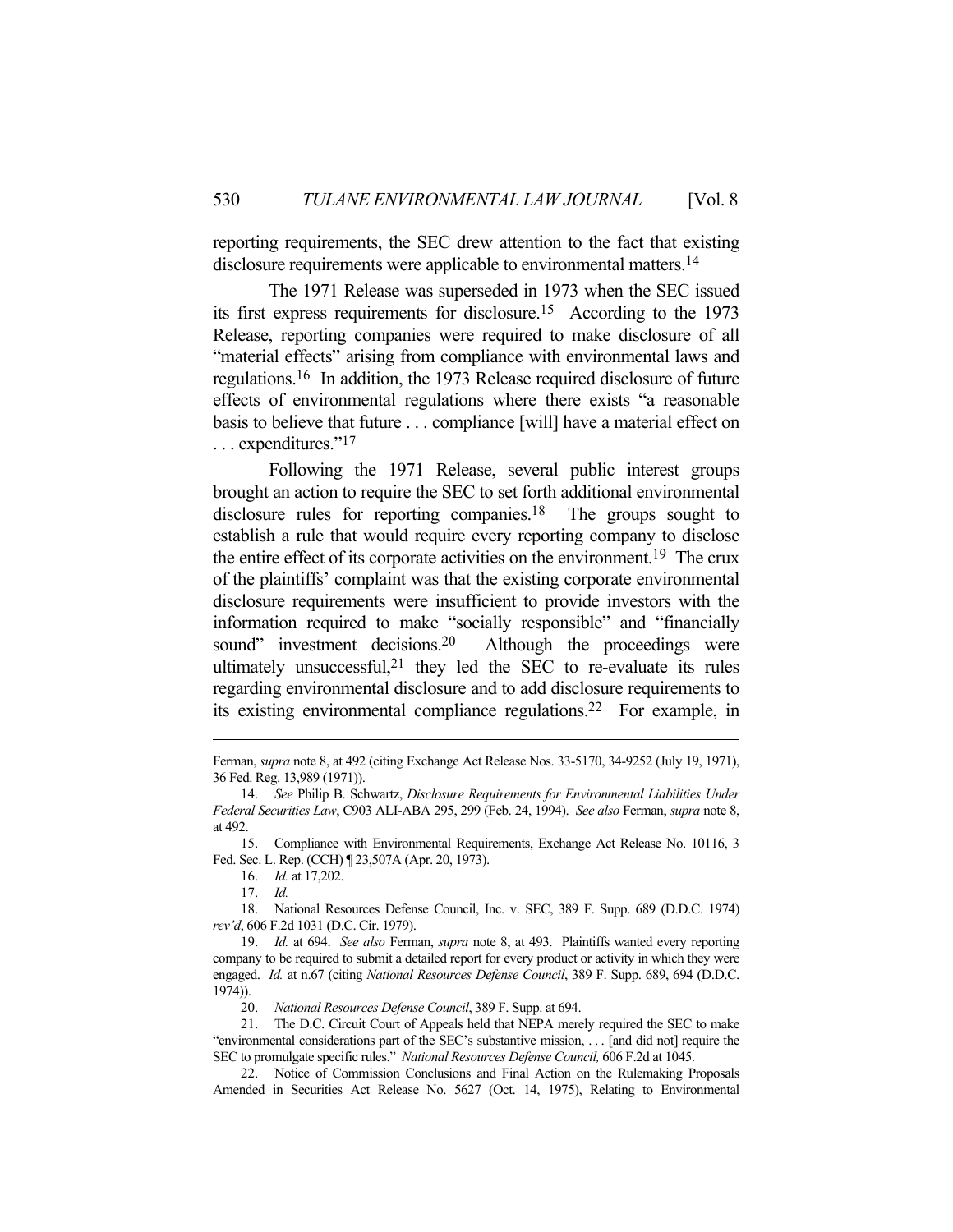1976, the SEC added the requirement that registrants "disclose any material estimated capital expenditures for environmental control facilities for the remainder of the current fiscal year, the succeeding fiscal year, and such further periods as are deemed material."23 In the same release, the Commission warned that the receipt of a cease and desist order from the EPA would be sufficient to constitute a contemplated governmental action, thereby triggering the disclosure obligation.24

 In 1979, the SEC issued an interpretive release clarifying its existing environmental disclosure requirements.<sup>25</sup> The release addressed three issues: (1) the requirement that public companies disclose total estimated expenses for compliance with environmental regulations beyond two years into the future;  $26$  (2) the requirement to disclose administrative proceedings; $27$  and (3) "the circumstances under which public companies must disclose their policies or approaches concerning environmental compliance."28 With respect to environmental compliance costs, this release clarified that a corporation is required to disclose all expected or estimated material capital expenditures for current and future fiscal years.29 When reporting administrative

 24. *Id.* at 86,297 n.22. For a more detailed discussion of this release, *See* Robert J. Lewis, Note, *"Shh! Maybe in My Backyard!" An Equity and Efficiency-Based Critique of SEC Environmental Disclosure Rules and Extraterritorial Environmental Matters*, 78 MINN. L. REV. 1045, 1052-1054 & nn.39-46 (1994).

 25. *In re* United States Steel Corp., Exchange Act Release No. 16,223 [1979-1980 Transfer Binder] Fed. Sec. L. Rep. (CCH) ¶ 82,319 (Sept. 27, 1979). *See also* Environmental Disclosure Requirements, Securities Act Release No. 6130, 3 Fed. Sec. L. Rep. (CCH) ¶ 23,507B (Sept. 27, 1979). This release was part of a settlement order, entered into with United States Steel Company (USSC) issued on the same day as the release. In that case, USSC failed to report estimates of \$1.8 billion in material capital expenditures required to comply with environmental regulations for the period 1979-1983. *Id.* at 82,380. The SEC held that USSC should have disclosed the estimates. While they were not required to divulge estimated expenses beyond two years, the SEC stated that once the material information became available, it had to be disclosed. *Id.* at 82,383-84.

 26. Environmental Disclosure Requirements, Securities Exchange Act Release Nos. 33- 6130 and 34-16224, 3 Fed. Sec. L. Rep. (CCH) ¶ 23,507B, at 17,203-4 (Sept. 27, 1979).

Disclosure, Securities Act Release No. 5704 [1975-1976 Transfer Binder], Fed. Sec. L. Rep. (CCH) ¶ 80,495 (May 6, 1976).

 <sup>23.</sup> *Id.* at 86,291-92. The SEC reiterated its requirement that reporting companies disclose all environmental litigation initiated by a governmental authority pursuant to "federal, state or local provisions." *Id.* at 86,295.

 <sup>27.</sup> *Id.* at 17,203-6.

 <sup>28.</sup> *Id.* at 17,203-3.

 <sup>29.</sup> *Id.* at 17,203-4 n.11, 17,203-5. Furthermore, a registrant's reasonable expectation that costs of compliance in future years will be materially higher than those disclosed for the required two-year period may result in an obligation on the part of the registrant to develop estimates for such costs and to describe the source of its estimates, the methods used to reach those estimates, and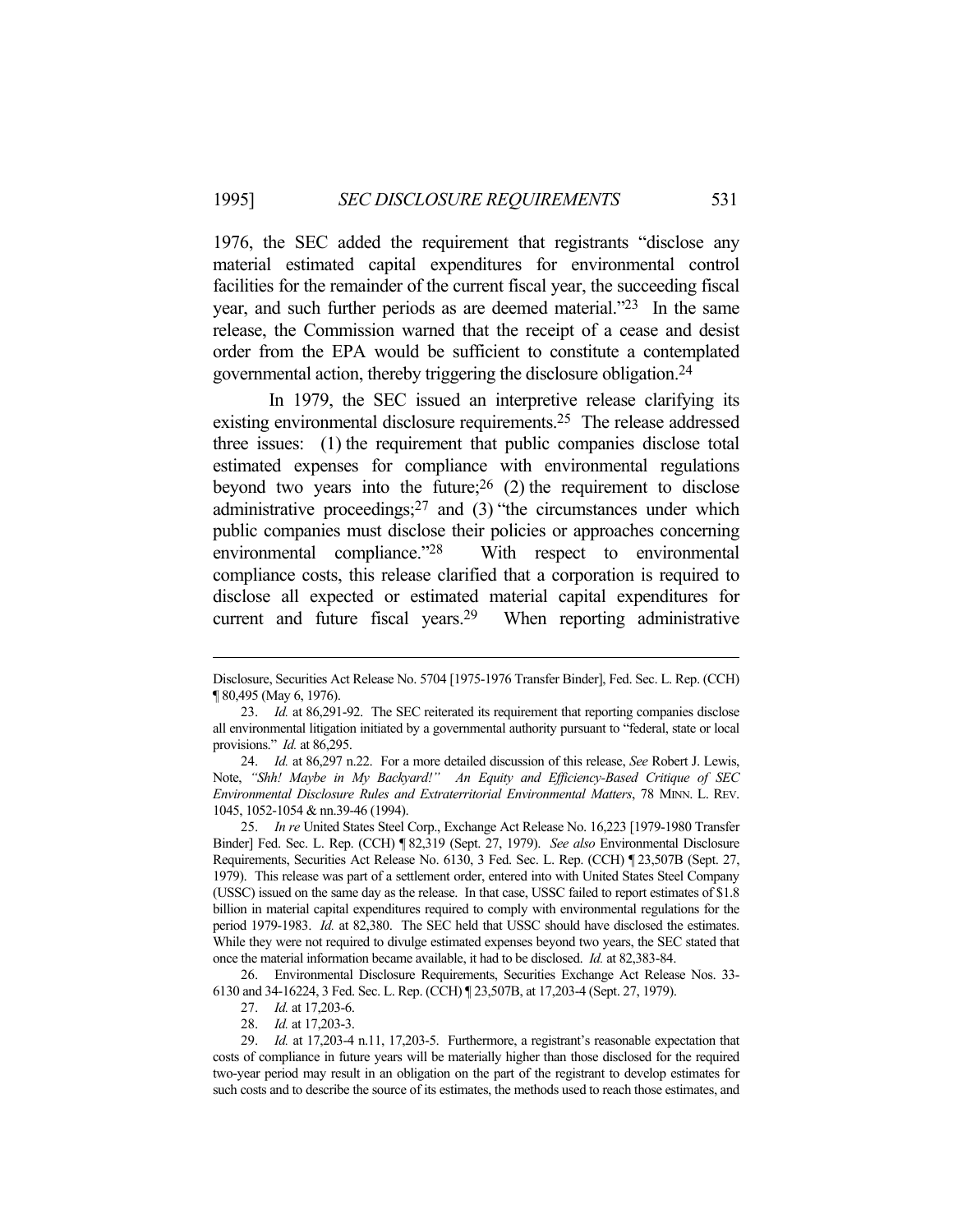proceedings, a company must disclose any and all environmental proceedings initiated by either the government or the registrant and provide the amount of relief sought by the government, if material.30 With respect to disclosure of environmental policy, the SEC regulates such disclosure in situations when voluntary disclosures regarding policy are made, and when the public company has an environmental compliance policy.31

 In 1980, the SEC adopted the provisions of the Management's Discussion and Analysis (MD&A) as an additional requirement.<sup>32</sup> The provisions were flexible in their approach to required disclosures because they recognized that different standards might be required for different situations.<sup>33</sup> While environmental liability was not specifically addressed, the provisions have been interpreted to require disclosure of environmental matters. Therefore, in accordance with the general scheme of the MD&A requirement, management must disclose foreseeable environmental liability, along with estimates of the costs of such liability.

# III. REGULATION S-K

 In an effort to streamline its regulatory scheme, the SEC promulgated Regulation  $S-K<sub>1</sub><sup>34</sup>$  which established the uniform disclosure requirements presently applicable to public companies. The rules under the system are divided into three categories. Regulation C sets forth SEC procedures; Regulation S-X governs the SEC accounting rules and

the extent of uncertainty associated with the occurrence of those costs. *Id.* at 17,203-5. *See also*  Geltman*, supra* note 3, at 147.

 <sup>30.</sup> *Id.* at 17,203-6. The Commission stated "[t]he obligation to disclose is triggered whenever a governmental authority is a party to any administrative proceeding." *Id.*

 <sup>31.</sup> *Id.* at 17,203-6. The SEC has described two situations under which it regulates disclosure. *Id.* First, any voluntary disclosures regarding environmental policy must be accurate and an obligation to make additional disclosures is imposed on the corporation to avoid being misleading. *Id.* Second, disclosure of a company's environmental compliance policy is required if the company has a policy "which is reasonably likely to result in substantial fines, penalties, or other significant effects on the corporation," and may require disclosure of "the likelihood and magnitude of such fines, penalties, and other material effects." *Id.* at 17,203-6 to 17,203-7. *See also* Geltman, *supra* note 3, at 147-49.

 <sup>32.</sup> The new provisions required statements to include audited financial statements, financial data necessary for trend analysis, and a "meaningful description of the registrant's business and financial condition." Ferman, *supra* note 8, at 497 (citing 45 Fed. Reg. 63,630, 63,631 (1980)).

 <sup>33.</sup> *Id.* (citing 45 Fed. Reg. 63,630, 63,631-32 (1980)).

 <sup>34. 17</sup> C.F.R. § 229.10-.802 (1994).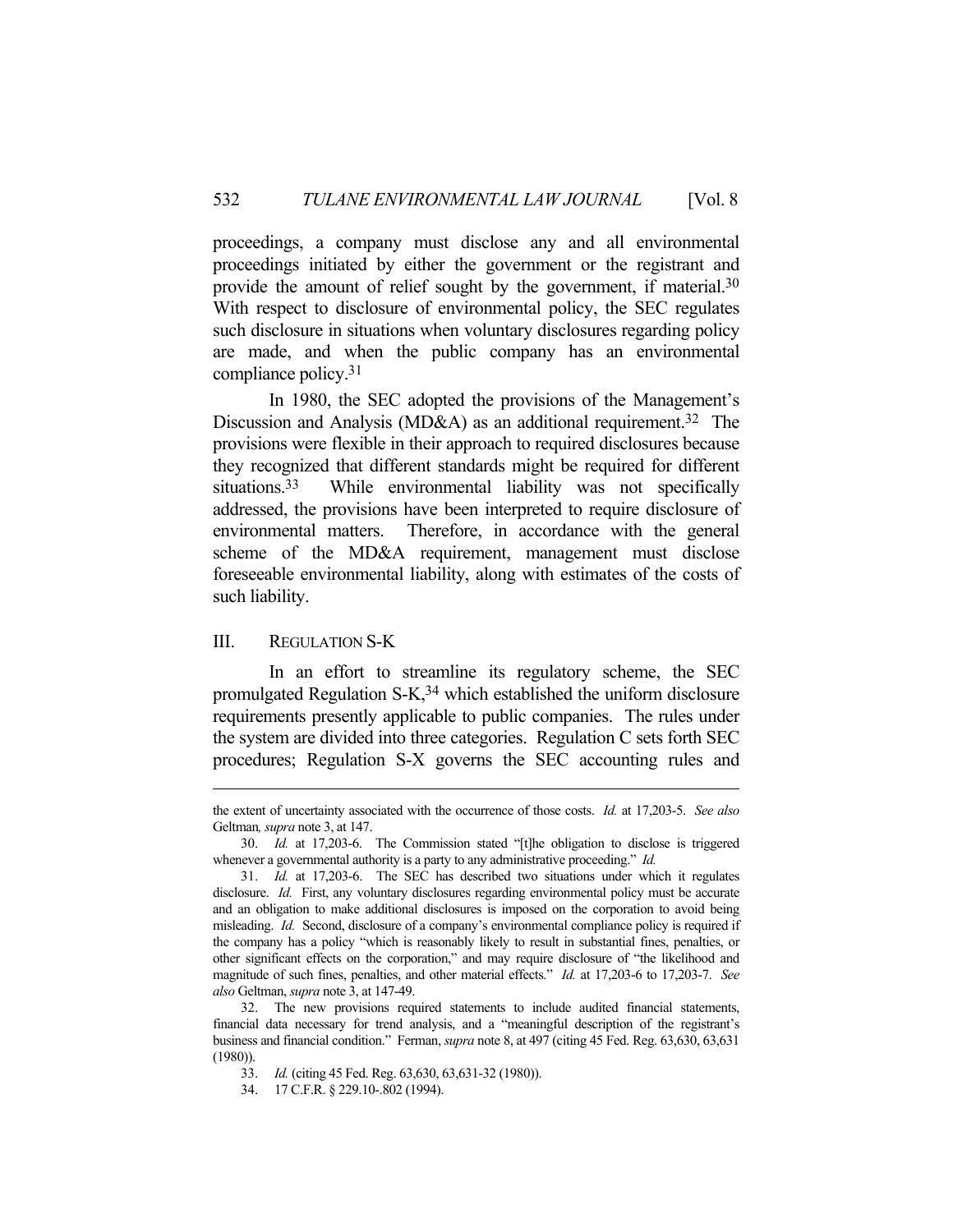requirements regarding the form and content of financial statements; and Regulation S-K governs the disclosure requirements for public companies.35 Regulation S-K contains several provisions which directly address disclosure of environmental liabilities. The provisions are: (1) Item 101,36 which relates to the disclosure of estimated and actual capital expenditures associated with environmental compliance; (2) Item 103,37 which sets forth the SEC's requirements concerning the disclosure of legal proceedings; and (3) Item 303,38 which addresses Management's Discussion and Analysis of Financial Condition and Results of Operations in SEC filings.

# *A. Item 101 of Regulation S-K*

 With respect to environmental matters, Item 101 requires the disclosure of:

> the material effects that compliance with Federal, State, and local provisions which have been enacted or adopted regulating the discharge of materials into the environment, or otherwise relating to the protection of the environment, may have upon the capital expenditures, earnings and competitive position of the registrant and its subsidiaries. The registrant shall disclose any material estimated capital expenditures for environmental control facilities for the remainder of its current fiscal year and its succeeding fiscal year and for such further periods as the registrant may deem material[].39

 This provision essentially adopted the rules contained in the 1979 release.40 As a result, Item 101 necessitates the disclosure of any information needed to ensure that the primary disclosures are not misleading. Commentators have suggested that Item 101 can present significant complications for registrants in view of the fact that changes in

 <sup>35.</sup> Geltman, *supra* note 3, at 150 (citing Adoption of Integrated Disclosure System, Securities Act Release No. 6383, SEC Docket 1262 (Mar. 3, 1982) (codified at 17 C.F.R. § 229  $(1991)$ ).

 <sup>36. 17</sup> C.F.R. § 229.101 (1994).

 <sup>37. 17</sup> C.F.R. § 229.103 (1994).

 <sup>38. 17</sup> C.F.R. § 229.303 (1994).

 <sup>39. 17</sup> C.F.R. § 229.101(c)(1)(xii) (1994). In *Levine v. NL Industries, Inc.*, the Second Circuit interpreted, in dictum, this section as requiring disclosure of potential costs for violation of environmental laws, if material. 926 F.2d 199, 203 (1991).

 <sup>40.</sup> Geltman, *supra* note 3, at 151.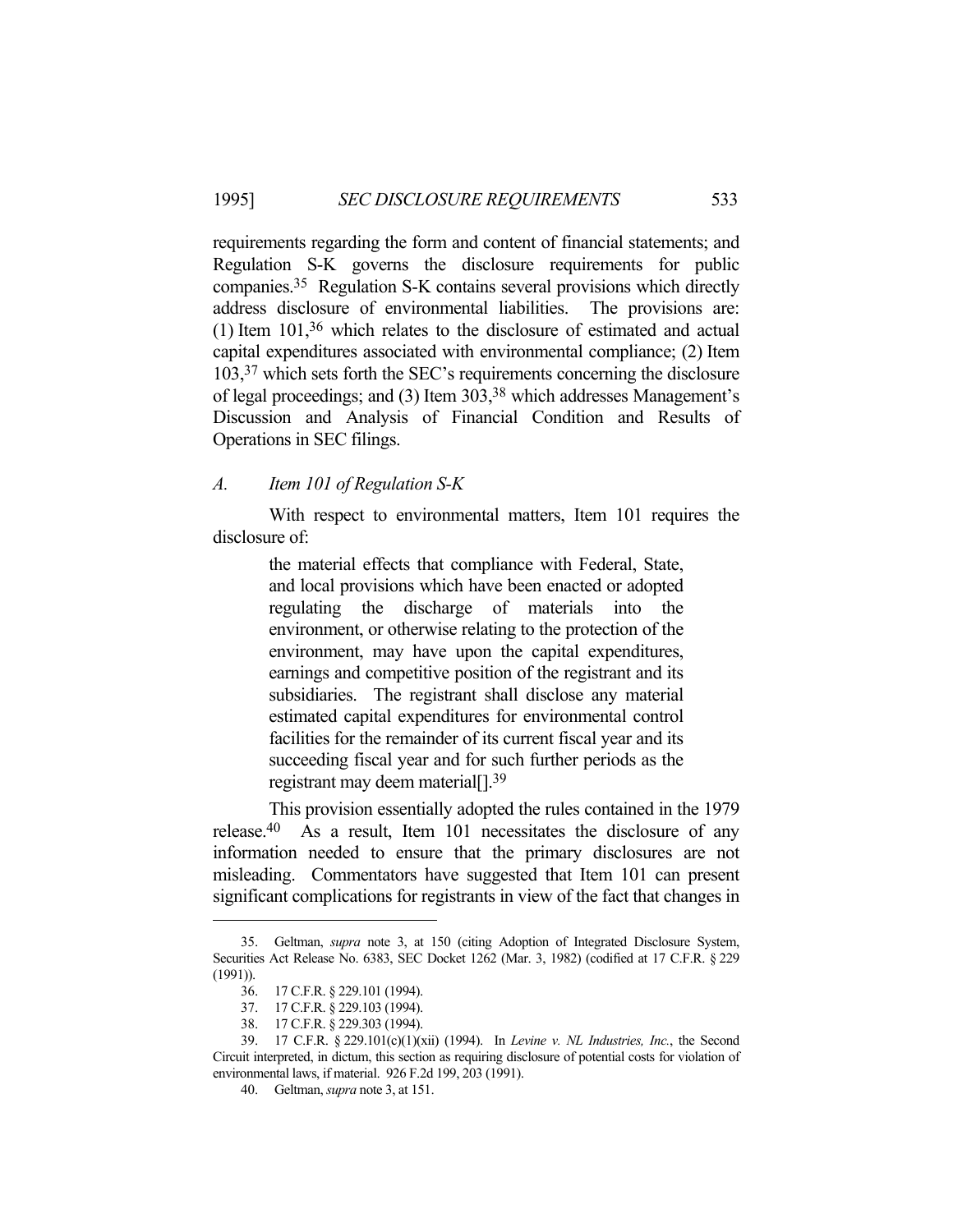the applicable environmental laws are constantly expanding their obligations.41 Under these circumstances, companies will be forced to develop worst case estimates for compliance costs in order to avoid allegations of concealment.42 The disclosure of potentially overinclusive worst case estimates is not helpful to investors. Arguably, such disclosure may cause undue concern and negatively impact investor confidence. In effect, this disclosure requirement may defeat the SEC's stated purpose of providing full disclosure of material facts to investors.

### *B. Item 103 of Regulation S-K*

 Item 103 requires a public company to report "any material pending legal proceedings, other than ordinary routine litigation incidental to the business, to which the registrant or any of its subsidiaries is a party or of which any of their property is subject."43 Instruction 5 to Item 103 provides the threshold for disclosure of environmental proceedings. Specifically, Instruction 5 requires a public company to describe a proceeding if: (1) the proceeding is material<sup>44</sup> to the business or financial condition of the registrant;<sup>45</sup> (2) the proceeding involves a claim in excess of 10 percent of the current consolidated assets of the registrant;46 or (3) the proceeding involves a governmental authority, unless the registrant reasonably believes that monetary sanctions, if imposed, will not exceed \$100,000.47 In effect, Instruction 5 qualifies

 <sup>41.</sup> *See* Perry E. Wallace, *Disclosure of Environmental Liabilities Under the Securities Laws: The Potential of Securities-Market-Based Incentives For Pollution Control*, 50 WASH. & LEE L.REV. 1093, 1107 (1993). "Especially troublesome is the requirement that the 'registrant shall disclose any material estimated capital expenditures for environmental control facilities for the remainder of its current fiscal year and its succeeding fiscal year and for such further periods as the registrant may deem material.'" *Id.* (citing 17 C.F.R. § 229.101(c)(1)(xii)). *See also* Geltman, *supra* note 3, at 151. Registrants subject to the Clean Air Act are in an awkward position because the changes in federal air law require them to upgrade emissions control technologies in accordance with a statutorily mandated schedule. These registrants know that compliance with the new law will result in material effects, but because no implementing regulations have been promulgated, the registrants are unable to predict either the cost of compliance, or the probable effect the compliance will have on capital expenditures, earnings, and market standing. *Id.*

 <sup>42.</sup> For a discussion of the risks of misleading disclosure and boilerplate language, see Geltman, *supra* note 3, at 167-69.

 <sup>43. 17</sup> C.F.R. § 229.103(1994).

 <sup>44.</sup> *See infra* notes 142-43 and accompanying text for a discussion of materiality within the meaning of Regulation S-K.

 <sup>45. 17</sup> C.F.R. § 229.103, Instruction 5(A)(1994).

 <sup>46. 17</sup> C.F.R. § 229.103, Instruction 5(B)(1994).

 <sup>47. 17</sup> C.F.R. § 229.103, Instruction 5(C)(1994).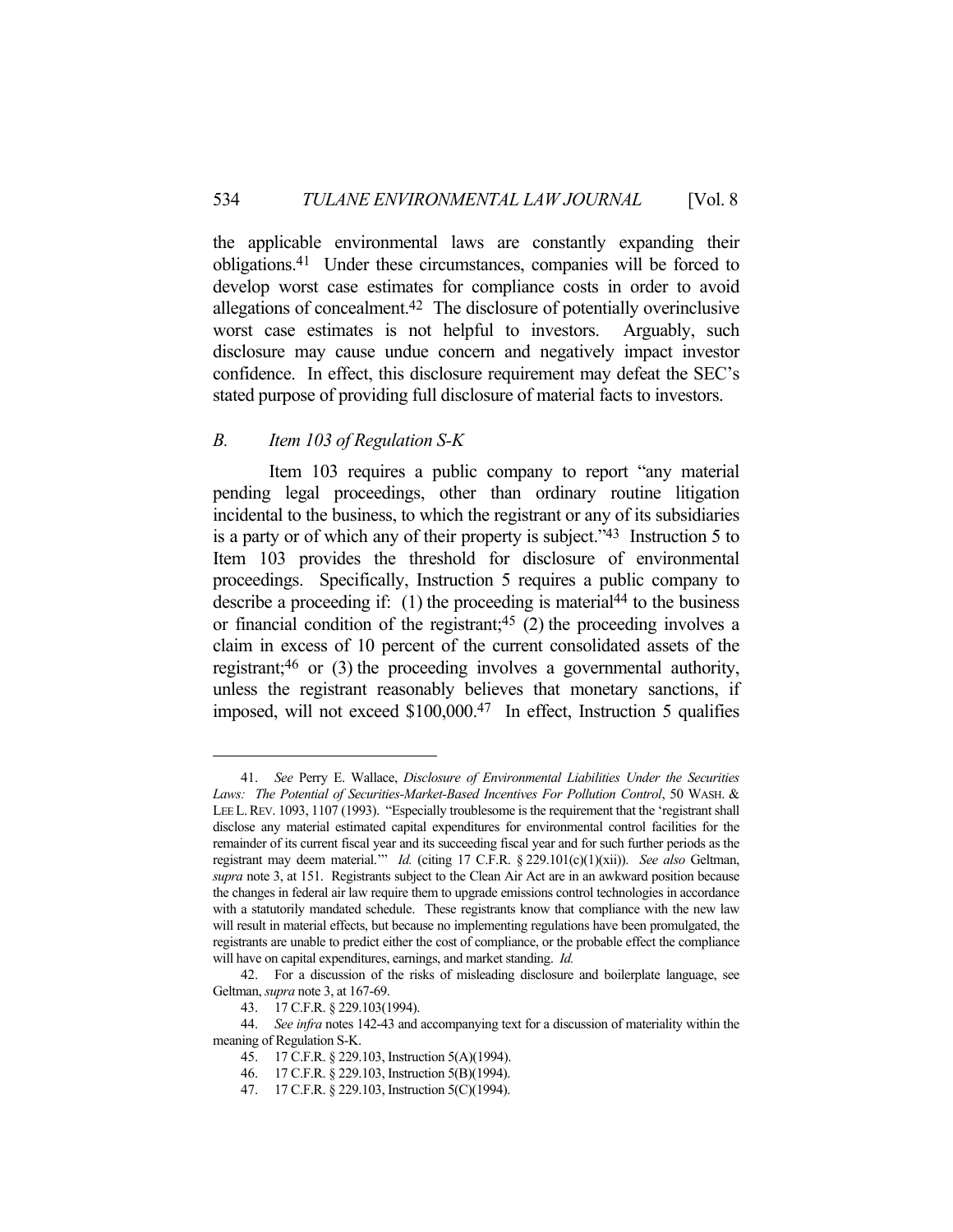prior disclosure requirements by establishing objective thresholds for disclosing environmental proceedings that were not previously in existence.48

 Item 103 disclosure has raised concern among public companies who have been designated by the EPA as potentially responsible parties (PRPs) under the Comprehensive Environmental Response, Compensation and Liability Act (CERCLA or Superfund).49 The Superfund statutes impose liability for the costs of cleaning up abandoned hazardous waste sites on those persons defined as responsible parties.<sup>50</sup> This raised the question of whether potential liability for remedial action under CERCLA constitutes a "sanction" within the meaning of Item 103, Instruction 5(C). In a 1989 no-action letter, the SEC took the position that "costs incurred pursuant to a remedial agreement entered into in the normal course of negotiation with EPA will not be viewed as 'sanctions' within the meaning of Item 103, Instruction 5(C)."<sup>51</sup>

 The SEC has taken the position that designation as a PRP under CERCLA does not by itself trigger disclosure under Item 103, Instruction 5(C), because PRP designation alone does not provide the requisite knowledge that a governmental agency is contemplating a proceeding.<sup>52</sup> However, the Commission cautioned that disclosure under Item 103 would depend on the reporting company's particular circumstances, since such circumstances, in combination with PRP status, may provide knowledge of a contemplated proceeding.53 Practitioners have noted that in light of the liability that could potentially result from PRP status,

 <sup>48.</sup> *See* Geltman, *supra* note 3, at 151-52 (citing Adoption of Integrated Disclosure System, Securities Act Release No. 6383, SEC Docket 1262 (Mar. 3, 1982) (codified at 17 C.F.R. § 229 (1991) at 1277-78)).

 <sup>49. 42</sup> U.S.C. §§ 9601-9675 (1988).

 <sup>50.</sup> *See* Geltman, *supra* note 3, at 152-53.

 <sup>51.</sup> Thomas A. Cole, SEC No-Action Letter,[1989 Transfer Binder] Fed. Sec. L. Rep. (CCH) ¶ 78,962 at 78,814 (Jan. 17, 1989). The SEC staff went on to say, "However, where it is reasonably likely that these costs will be material," the disclosure requirements of Item 101(c)(1)(xii) or Item 103, Instruction 5(A) or (B) may be triggered. *Id.* at 78,815.

 <sup>52.</sup> Management's Discussion and Analysis of Financial Condition and Results of Operations; Certain Investment Company Disclosure, Exchange Act Release No. 26,831 (May 18, 1989), 54 Fed. Reg. 22,427 at 22,430 n.30 [hereinafter MD&A Release].

 <sup>53.</sup> *Id*.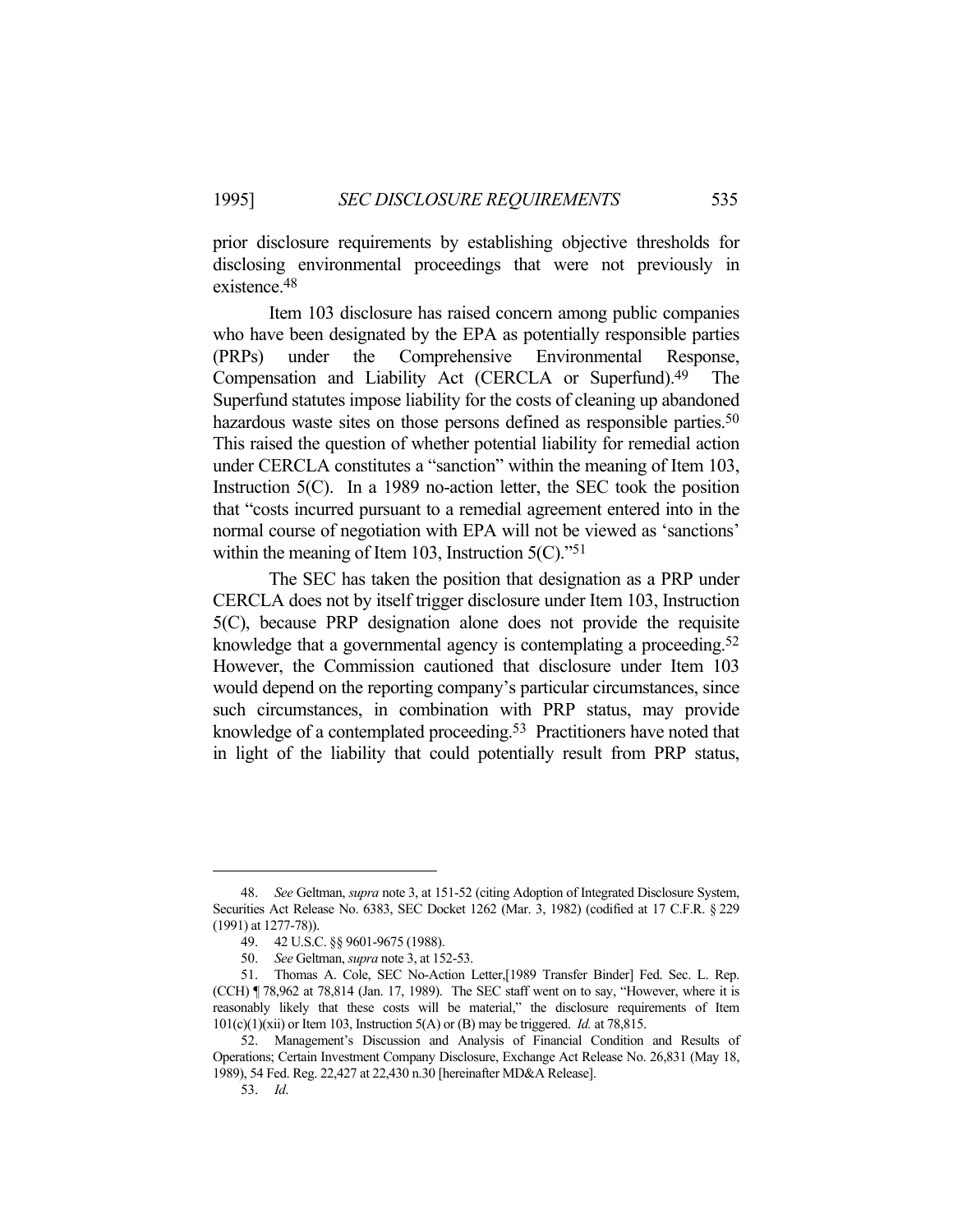designation alone will most likely necessitate disclosure in the PRP's financial statements and SEC reports.54

# *C. Item 303 of Regulation S-K*

 Item 303 requires reporting companies to provide an historical and prospective analysis of the company's financial condition and results of operations.55 While Item 303 makes no specific reference to environmental matters, the SEC issued an interpretive release in 1989 that established that MD&A requirements include disclosure of contingent environmental liabilities.56

 The 1989 Release focused on changes within Item 303 and clarified the disclosure obligations of a registrant under the rule.57 The Release provides that "a disclosure duty exists where a trend, demand, commitment, event or uncertainty is both presently known to management and reasonably likely to have material effects on the registrant's financial condition . . . ."58 According to the SEC, this requires management to make two determinations.59 First, management must conclude the likelihood of occurrence of the known trend, demand, commitment, event or uncertainty.60 If management is unable to make such a determination, it must then objectively evaluate the consequences of the known trend, demand, commitment, event or uncertainty on the assumption that it will occur.<sup>61</sup> Disclosure is required "unless" management determines that a material effect on the registrant's financial

 <sup>54.</sup> Schwartz, *supra* note 14, at 308 (citing C. Stephen Howard, Payne L. Templeton and Elisabeth Hunt, *Accountants' Duties Concerning Clients' Disclosures of Potential Environmental Liabilities*, 467 PLI/Lit 107 (July-August 1993)).

 <sup>55.</sup> MD&A Release, *supra* note 52, at 22,428.

 <sup>56.</sup> *See* Letter from Linda Quinn, Director of Division of Corporation Finance, to Joseph Sciarrino of the Financial Executives Institute (Jan. 17, 1989), *reprinted in* Janet D. Smith, *Environmental Disclosures Required by Federal Securities Laws, in* Impact of Environmental Regulations on Business Transactions 1989, at 105, 129 (PLI Real Estate Law & Practice Course Handbook Series No. 342, 1989). The SEC stated that where clean up costs will be material, a known uncertainty within the meaning of Item 303 exists and disclosure is required. *Id.* The letter further stated that for similar reasons, "the disclosure requirements of Item  $101(c)(1)(xii)$  and Item 103, Instruction 5(A) or (B) also may be triggered." *Id.*

 <sup>57.</sup> Exchange Act Release Nos. 33-6835, 34-26,831 (May 18, 1989), 54 Fed. Reg. 22,427 (1989).

 <sup>58.</sup> *Id.* at 22,429.

 <sup>59.</sup> *Id.* at 22,430.

 <sup>60.</sup> *Id.*

 <sup>61.</sup> *Id.*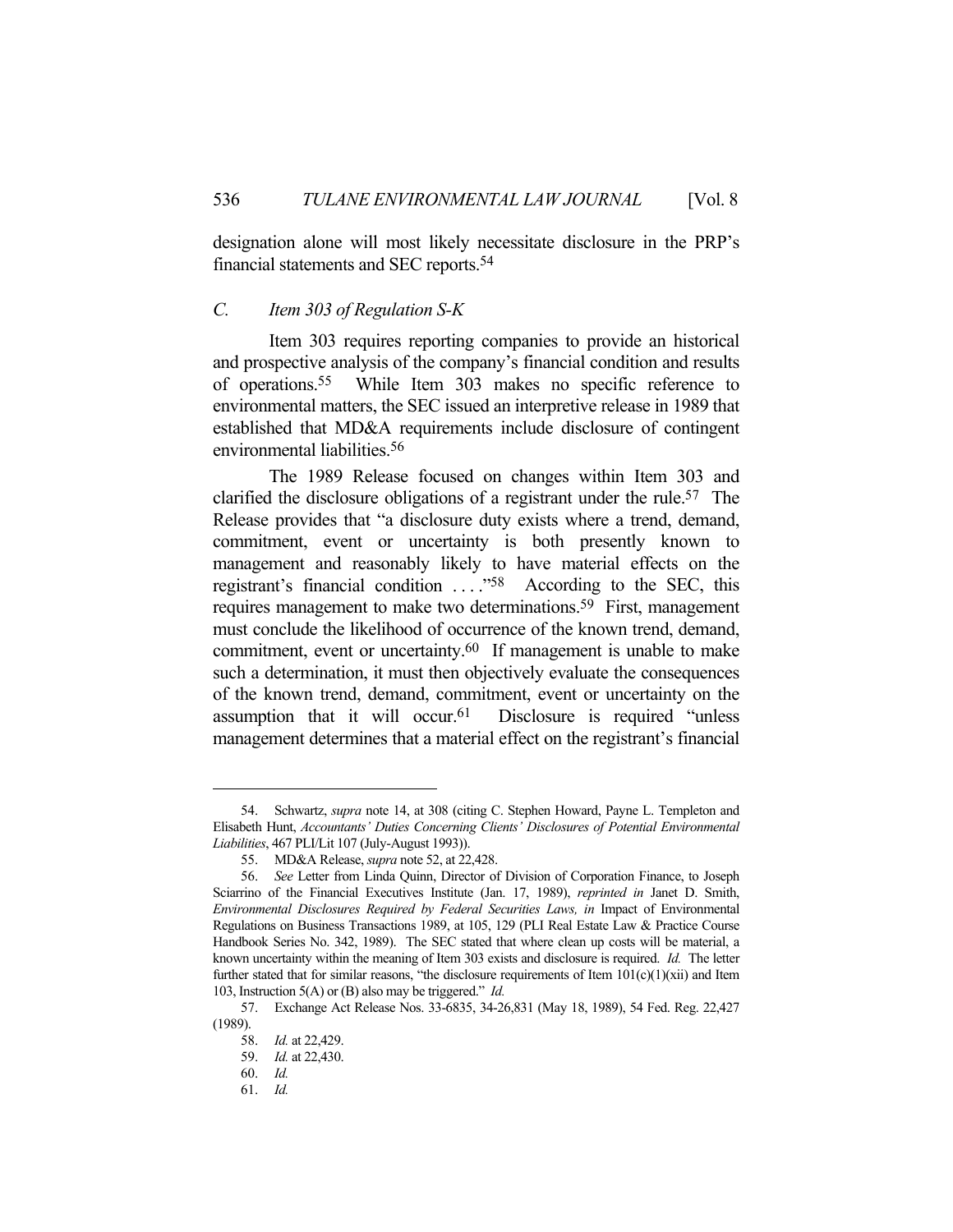condition or results of operations is not reasonably likely to occur."62 The SEC stated that all final determinations made by management must be "objectively reasonable, viewed as of the time the determination is made."63

 The SEC illustrated the application of the two-part test of Item 303 with a hypothetical involving a company properly designated as a PRP64 under CERCLA.65 According to the facts, a preliminary investigation had been initiated, but there was no indication that the government had contemplated any action.66 The SEC analyzed the information given in order to determine the necessity of disclosure, and the extent to which such disclosure would be required.<sup>67</sup> While the SEC specifically noted that designation as a PRP alone would not trigger disclosure,68 the release concluded that MD&A disclosure of a reasonable quantification of the effects of the PRP status would be expected under these circumstances.69

66. The hypothetical was as follows:

A registrant has been correctly designated a PRP by the EPA with respect to cleanup of hazardous waste at three sites. No statutory defenses are available. The registrant is in the process of preliminary investigations of the sites to determine the nature of its potential liability and the amount of remedial costs necessary to clean up the sites. Other PRPs also have been designated, but the ability to obtain contribution is unclear, as is the extent of insurance coverage, if any. Management is unable to determine that a material effect on future financial condition or results of operations is not reasonably likely to occur.

Exchange Act Release Nos. 33-6835, 34-26,831 (May 18, 1989), 54 Fed. Reg. 22,427, at 22,430 (1989).

 <sup>62.</sup> *Id.*

 <sup>63.</sup> *Id.*

 <sup>64.</sup> Potentially responsible parties include: (1) the present owner or operator of a hazardous waste site; (2) the owner or operator at the time of disposal, of a facility where hazardous waste was disposed; (3) persons who contracted for the disposal or treatment of waste removed from the site; (4) any person who transported hazardous waste to disposal or treatment facilities. 42 U.S.C. § 9607(a) (1988). For a discussion of the problems surrounding reporting of PRP status under Item 303, Regulation S-K, see Geltman, *supra* note 3, at 158-69.

 <sup>65. 42</sup> U.S.C. § 9601-9675 (1988 & Supp. V 1993). "CERCLA, also called the Superfund law, was enacted in an effort to clean up hazardous contaminants at closed or abandoned hazardous waste sites. Under CERCLA, a wide range of PRPs can be held jointly and severally liable for site cleanup costs where hazardous substances have been released." Schwartz, *supra* note 14, at 307.

 <sup>67.</sup> *Id.*

 <sup>68.</sup> *Id.* at 22,430 n.30.

 <sup>69.</sup> *Id.* at 22,430. In addition, if a public company is designated as a PRP, and if the particular circumstances are such that the company knows or should know that the government is contemplating a proceeding, disclosure would then be required under Item 103. *See* MD&A Release, *supra* note 52 and accompanying text.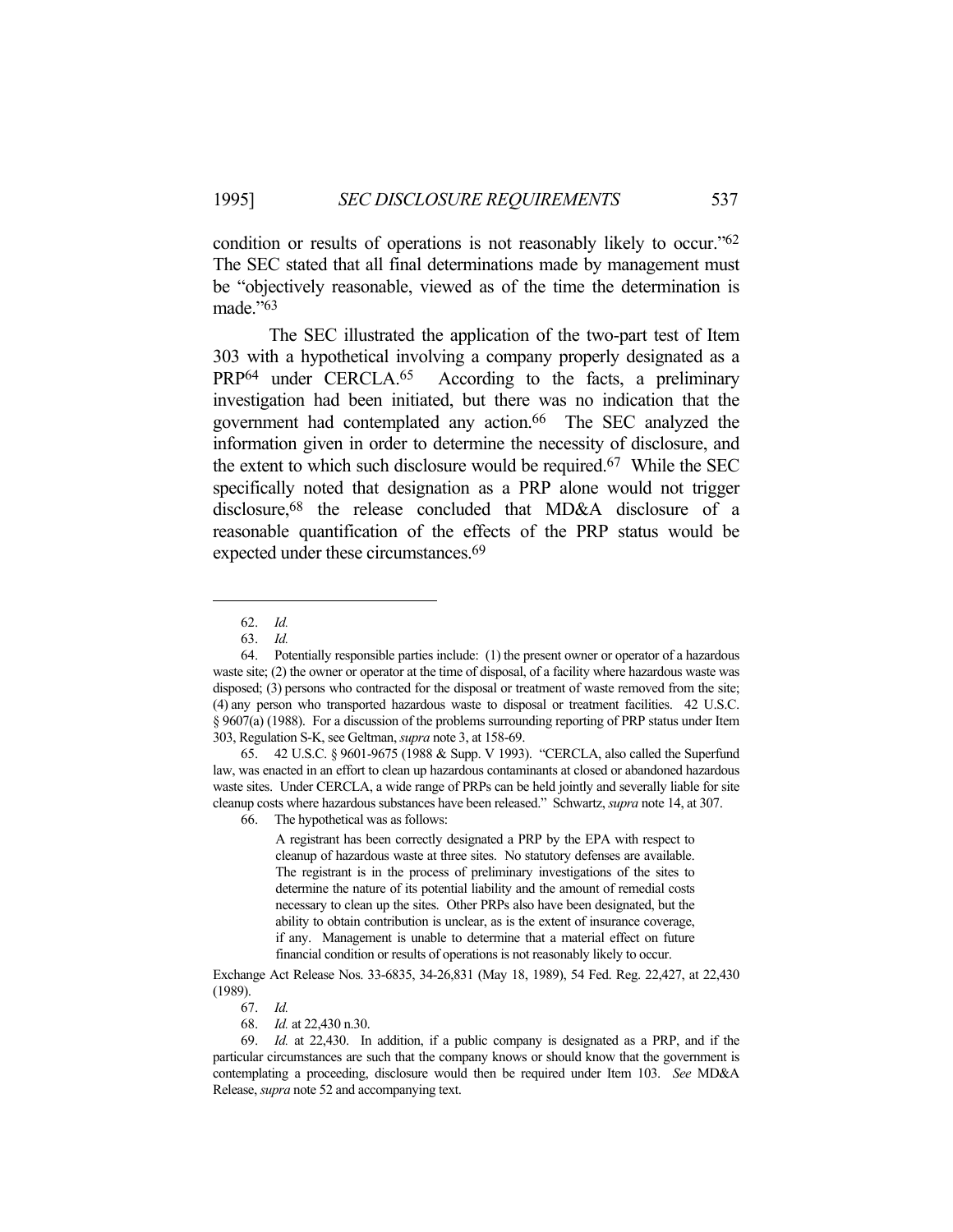In a footnote to the MD&A Release,70 the SEC cautioned that the disclosure standard of Item 303 is a significant departure from the probability/magnitude test approved by the Supreme Court in *Basic v. Levinson*. 71The revised standard of Item 303 requires disclosure of a public company's PRP status unless the company can demonstrate that the designation is not likely to have a material effect. Under the *Basic* probability/magnitude test, disclosure is not required unless management determines that the PRP designation will have a material effect. 72 Under the revised standard, registrants disclose their PRP status earlier than they presumably would under the *Basic* standard.

 The SEC's revised standard arguably encourages premature disclosure. One commentator suggests that the MD&A disclosure standard may "unintentionally subvert the SEC's mandated purpose of ensuring the full disclosure of material facts to investors."73 Since the revised standard necessitates disclosure in the face of uncertainty, companies will be forced to report worst case estimates using boilerplate language, neither of which is useful to investors.<sup>74</sup> The argument for early disclosure is that it puts investors on notice of a potential problem. However, the information is also potentially misleading because premature disclosure or overdisclosure may cause undue concern and may obscure significant environmental disclosure.75 If the SEC employs the traditional probability/magnitude test, disclosure would not be required until the registrants determine that the data is material. This

 <sup>70.</sup> MD&A Release, *supra* note 52, at 22,430 n.27. The probability/magnitude test for materiality is inapposite to Item 303 disclosure. *Id.*

 <sup>71.</sup> Basic, Inc. v. Levinson, 485 U.S. 224 (1988). Materiality depends "'upon a balancing of both the indicated probability that the event will occur and the anticipated magnitude of the event in light of the totality of the company activity.'" *Id.* at 238 (quoting SEC v. Texas Gulf Sulphur Co., 401 F.2d 833, 849 (1968)).

 <sup>72. &</sup>quot;Thus under the revised MD&A mandate, a registrant must disclose contingent Superfund liability while management is still in the preliminary states of investigation, because the registrant cannot yet prove a negative—namely, that the designation will not have a material effect." Geltman, *supra* note 3, at 161. The result is that Item 303 prevents the reporting company from failing to disclose pending an investigation. *Id.* Consequently, Item 303 disclosure to stockholders may result in conditional (and potentially misleading) disclosure. *Id.* at 162.

 <sup>73.</sup> *See* Geltman, *supra* note 3, at 167.

 <sup>74.</sup> *Id.*

 <sup>75.</sup> *Id.* at 169. The regulation "underestimates the difficulty of quantifying potential liability without detailed investigation into the availability of contribution, insurance coverage, and legal defenses" and it "overlooks the potential for misleading disclosure statements in situations where registrants are forced to make disclosures based on uncertainties." *Id.* at 171.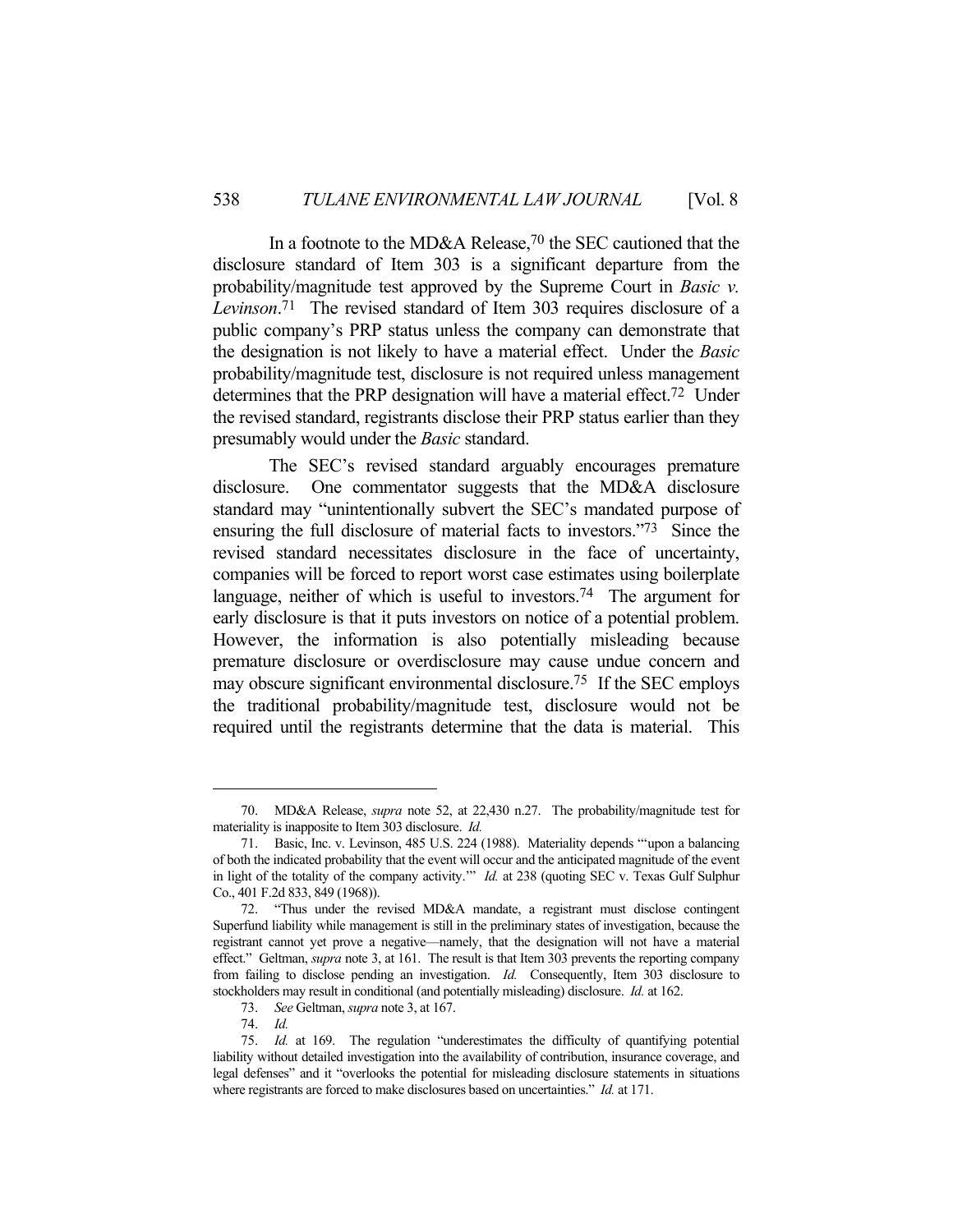seems to be more consistent with the goals of MD&A disclosure set forth in Item 303.76

### *D. Regulation S-X*

 In addition to the required disclosure under Regulation S-K, SECregulated companies may need to address environmental liabilities in financial statements included with their SEC disclosure documents. Regulation S-X governs the registrant's accounting presentations and filings made with the SEC.77 The obligation of SEC-regulated companies to include financial statements with their filings was reiterated by the federal district court in *Arthur Anderson & Co. v. SEC.*78 In that case, the court stated that the plaintiff was required to observe Regulation S-X in all filings which are administered and enforced by the SEC.<sup>79</sup>

 Although the SEC has rulemaking authority with regard to the accounting principles for disclosure documents, that authority has been delegated to the accounting profession.<sup>80</sup> According to its Accounting Series Release in 1973, the SEC promoted adherence to the standards and practices promulgated by the Financial Accounting Standards Board (FASB).81 As such, statements not prepared in accordance with Generally Accepted Accounting Principles (GAAP) and FASB practices receive a negative presumption of inaccuracy.82 A registrant with a known environmental-related exposure must therefore scrutinize disclosure in the financial statements to ensure compliance with FASB and GAAP, as well as the disclosure requirements of Regulation S-K.

 <sup>76.</sup> *Id.* at 168.

 <sup>77. 17</sup> C.F.R. §§ 210.1-01 to 210.12-30 (1994). Regulation S-X sets forth the form and content of financial statements filed as part of registration statements under the 1933 Act, and registration statements, annual reports, proxy and information statements under the 1934 Act. 17 C.F.R. §§ 210.1-01(a)(1), (a)(2) (1994).

 <sup>78.</sup> Arthur Anderson & Co. v. SEC, Fed. Sec. L. Rep. (CCH) ¶ 95,720, at 90,484 (N.D. Ill. Sept. 3, 1976). The court stated that companies subject to the jurisdiction of the SEC are required to include financial statements and independent audit reports thereon and filings under the Acts administered and enforced by the SEC. *Id.* at 90,485.

 <sup>79.</sup> *Id.* at 90,485 (opinion from the bench by Judge Prentice Marshall).

 <sup>80.</sup> *See* Wallace, *supra* note 41, at 1121.

 <sup>81.</sup> Statement of Policy on the Establishment and Improvement of Accounting Principles and Standards, Accounting Series Release No. 150 (1973).

 <sup>82.</sup> *See* Wallace, *supra* note 41, at 1120.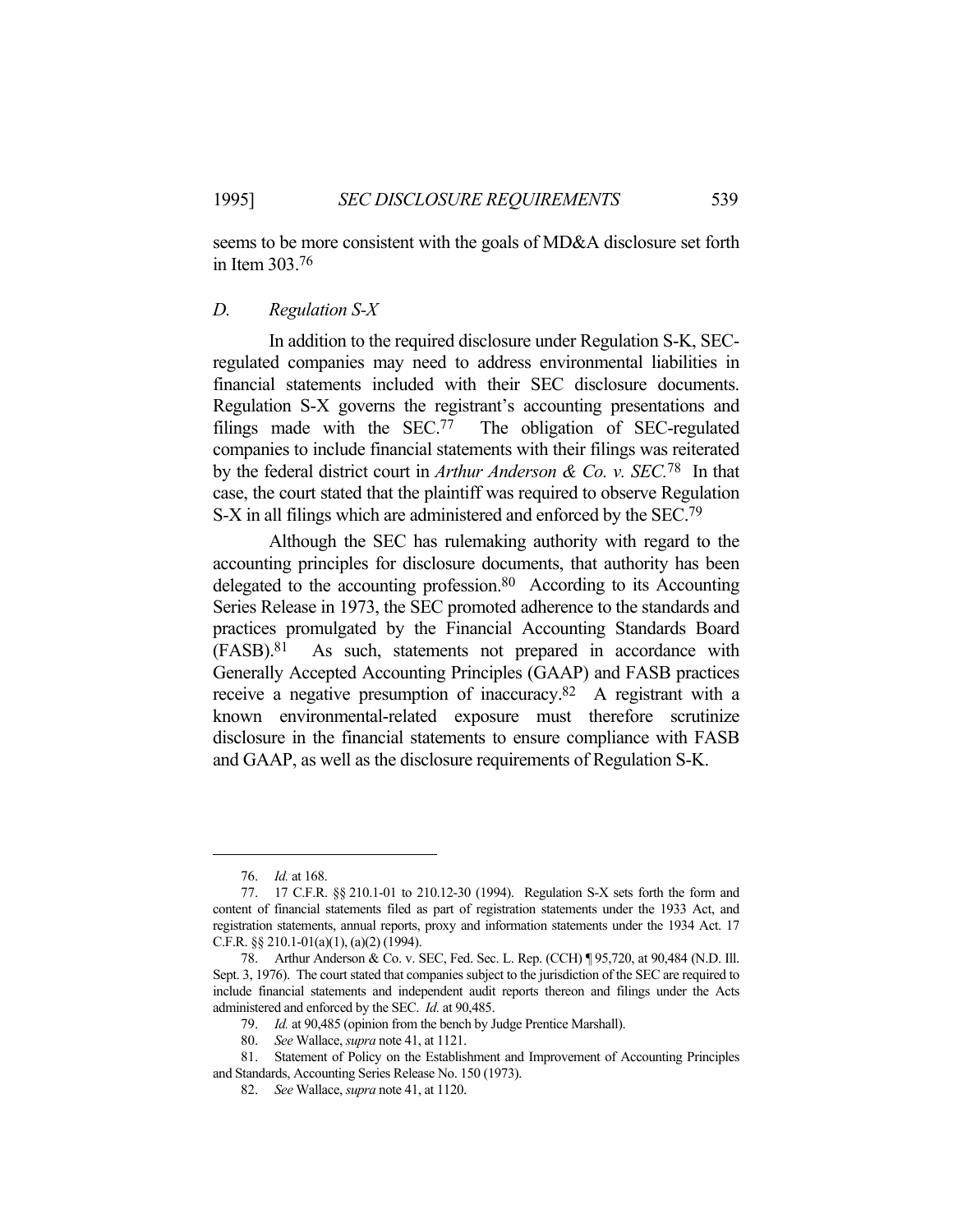### IV. FINANCIAL ACCOUNTING STANDARD NO. 5

 Under certain circumstances, a company may incur a liability resulting from some past activity which may not be paid until some time in the future. For example, an oil spill occurs, resulting in injury to employees of the company and local citizens, and causing property damage. Although a claim has yet to be filed, it is probable that there will be lawsuits forthcoming. Accounting for loss contingencies is founded on the concept that the estimated future costs of the event should be reflected in the financial statements as of the period in which it occurred.

 The FASB Statement of Financial Accounting Standards No. 5 (FASB-5), *Accounting for Contingencies*, 83 governs the disclosure of contingent liabilities in financial statements. FASB-5 applies to environmental liabilities in the same manner as it does to other contingent liabilities.84 Paragraph 8 of FASB-5 sets forth the standard for determination of whether or not a company must reduce its earnings, as reflected in its financial statements, based on a contingency.85 Under the standard, disclosure as an accrual against income is required where *both*  of the following conditions are met:

> (a) Information available prior to issuance of the financial statements indicates that it is probable that . . . a liability had been incurred at the date of the financial statements. It is implicit in this condition that it must be probable that one or more future events will occur confirming the fact of the loss.86

> (b) The amount of the loss can reasonably be estimated.87

Paragraph 8 of FASB-5 indicates that both conditions must be satisfied before a charge against earnings is required. However, even if one or both of these conditions are not met, the reporting company must determine whether there "is at least a reasonable possibility that a loss or

 <sup>83.</sup> Accounting for Contingencies, Statement of Financial Accounting Standards No. 5 (Fin. Accounting Standards Bd. 1975).

 <sup>84.</sup> *See* Schwartz, *supra* note 14, at 308.

 <sup>85.</sup> Accounting for Contingencies, Statement of Financial Accounting Standards No. 5 (Fin. Accounting Standards Bd. 1975) ¶ 8.

 <sup>86.</sup> When a loss contingency exists, the likelihood of loss incurrence ranges from probable to remote. *Id.* at  $\P$  8 n.4.

 <sup>87.</sup> *Id.* "The date of the financial statements means the end of the most recent accounting period for which financial statements are being presented." *Id.* at ¶ 8 n.4.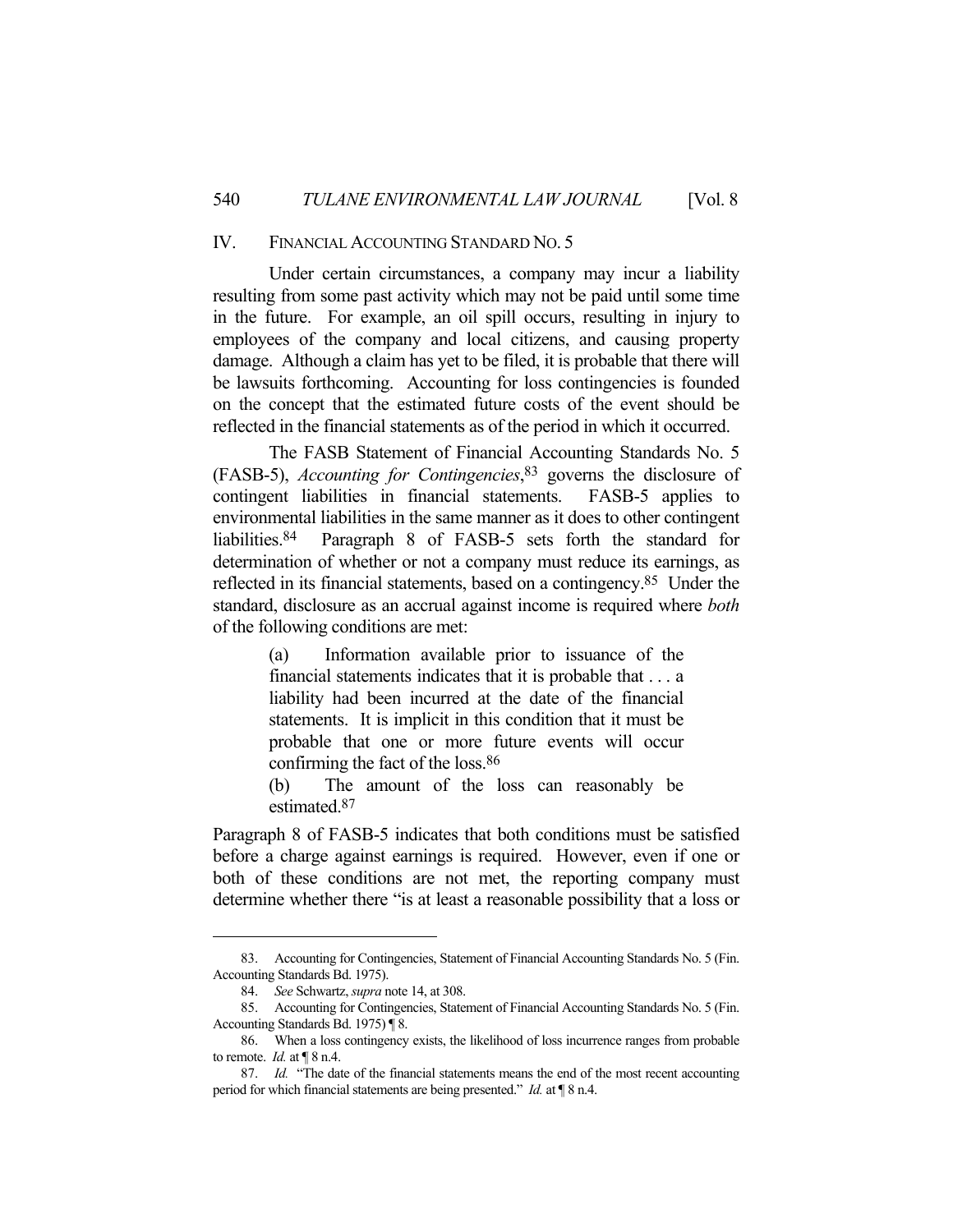additional loss may have been incurred."88 If there is a reasonable possibility that a loss will be incurred, disclosure of the contingent liability is required.89 Furthermore, the disclosure must indicate the nature of the contingency and an estimation of the loss or range of loss (or a statement that the loss cannot be estimated).90

 The application of FASB-5 to environmental matters is supported by the examples of loss contingencies contained in paragraph 4.91 Under FASB-5, unasserted claims must also be disclosed if it is probable that a future claim will be asserted and if there is a reasonable probability that the outcome will be unfavorable. $92$  As a result, when a company receives information that it has violated environmental laws or regulations, it must determine the likelihood that the government or other parties will assert a claim.93

 The FASB-5 requirement to disclose contingent liabilities is contrary to the Item 303 requirement. Generally accepted accounting principles require disclosure where a company is reasonably sure that a liability has been incurred. Disclosure requirements under federal securities laws require disclosure unless the reporting company is able to reach some level of assurance that a liability will not be incurred. As a practical matter, reporting companies will most likely disclose contingent environmental liabilities in their financial statements if disclosure is required in their SEC reports, regardless of whether the accounting rules require this disclosure.94

 <sup>88.</sup> *Id.* at ¶ 10.

 <sup>89.</sup> *Id.*

 <sup>90.</sup> *Id.*

<sup>91.</sup> *Id.* at ¶ 4. "Examples of loss contingencies include: ... pending or threatened litigation . . . actual or possible claims and assessments . . . ." *Id.*

 <sup>92.</sup> *Id.* at ¶ 38.

 <sup>93.</sup> *See* Schwartz, *supra* note 14, at 309. "However, the accounting literature indicates that in light of the government's focus on environmental issues, a determination that the government is unlikely to bring a claim may be suspect." *Id.* The increasing level of penalties being asserted for violations of environmental regulations should be considered by reporting companies when making determinations as to their obligation to disclose. *Id.* (citing Stephen Howard, Payne L. Templeton and Elisabeth Hunt, Accountants' Duties Concerning Clients' Disclosures of Potential Environmental Liabilities, 467 PLI/Lit 107 (July-August 1993)).

 <sup>94.</sup> *See* Schwartz, *supra* note 14, at 309. *See also* James G. Archer et al., *SEC Reporting of Environmental Liabilities,* 20 ENVTL. L. REP. (Envtl. L. Inst.) 10105, 10107 (1990); Stephen Howard, Payne L. Templeton and Elisabeth Hunt, Accountants' Duties Concerning Clients' Disclosures of Potential Environmental Liabilities, 467 PLI/Lit 107 (July-August 1993).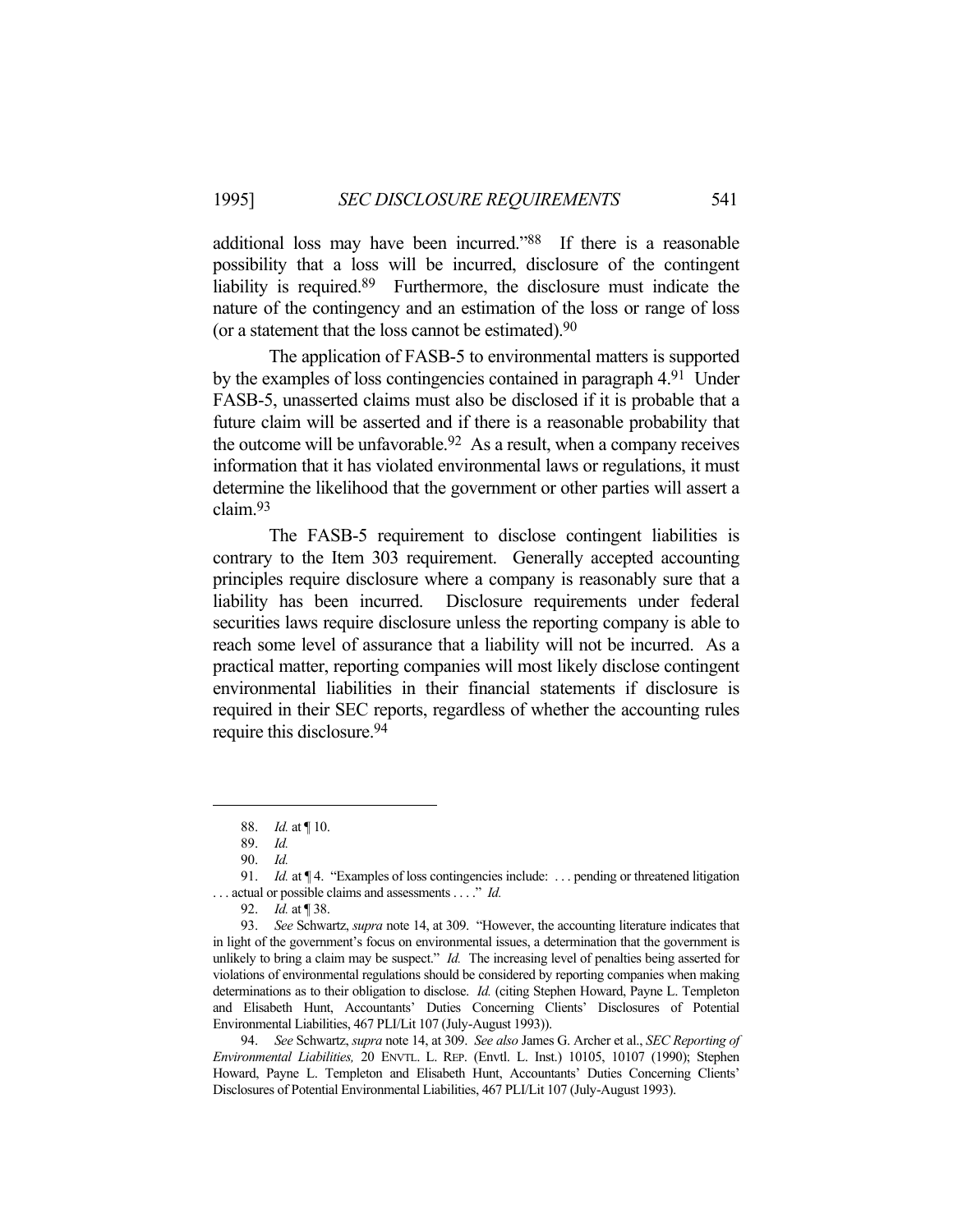### V. STAFF ACCOUNTING BULLETIN NO. 92 (SAB-92)

 In August 1993, the SEC published SAB-92 which provides guidance regarding the accounting and disclosures relating to environmental loss contingencies.95 SAB-92 provides detailed insights to date regarding SEC disclosure requirements through a series of questions regarding contingent environmental liabilities.96 The questions relate to the following hypothetical:

> A registrant believes it may be obligated to pay material amounts as a result of . . . environmental liability. These amounts may relate to, for example, damages attributed to the registrant's . . . processes, clean-up of hazardous wastes, reclamation costs, fines, and litigation costs. The registrant may seek to recover a portion or all of these amounts by filing a claim against an insurance carrier or other third parties.97

 The first question focuses on the issue of whether it is appropriate to offset a claim for recovery against a contingent liability and report the two as a net amount in the reporting company's balance sheet.<sup>98</sup> The SEC responded that ordinarily, separate presentation of the gross liability and the claim for recovery is preferred.99 The Commission pointed out that there are significant uncertainties regarding both the timing and ultimate realization of claims made to insurance companies for recovery.100 In addition, the risks and uncertainties associated with a registrant's contingent liability are separate and distinct from those associated with its claim for recovery from third parties.101

 Question two deals with a situation in which a reporting company is jointly and severally liable as a PRP, but there is a reasonable basis to apportion the costs among the responsible parties.<sup>102</sup> In a qualified

 <sup>95.</sup> Staff Accounting Bulletin No. 92—Accounting and Disclosures Relating to Loss Contingencies, 58 Fed. Reg. 32,843 (1993) [hereinafter § SAB-92]

 <sup>96.</sup> *Id.* at 32,844-46.

 <sup>97.</sup> *Id.* at 32,843.

 <sup>98.</sup> *Id.* at 32,844.

 <sup>99.</sup> *Id.*

<sup>100.</sup> *Id.* The timing and realization of any recovery is too uncertain to net against a probable loss. *Id.*

 <sup>101.</sup> *Id.* The Commission requires that reporting companies ensure that notes to the financial statements include material uncertainties affecting the calculation of the liability and the realization of any recovery. *Id.*

 <sup>102.</sup> *Id.*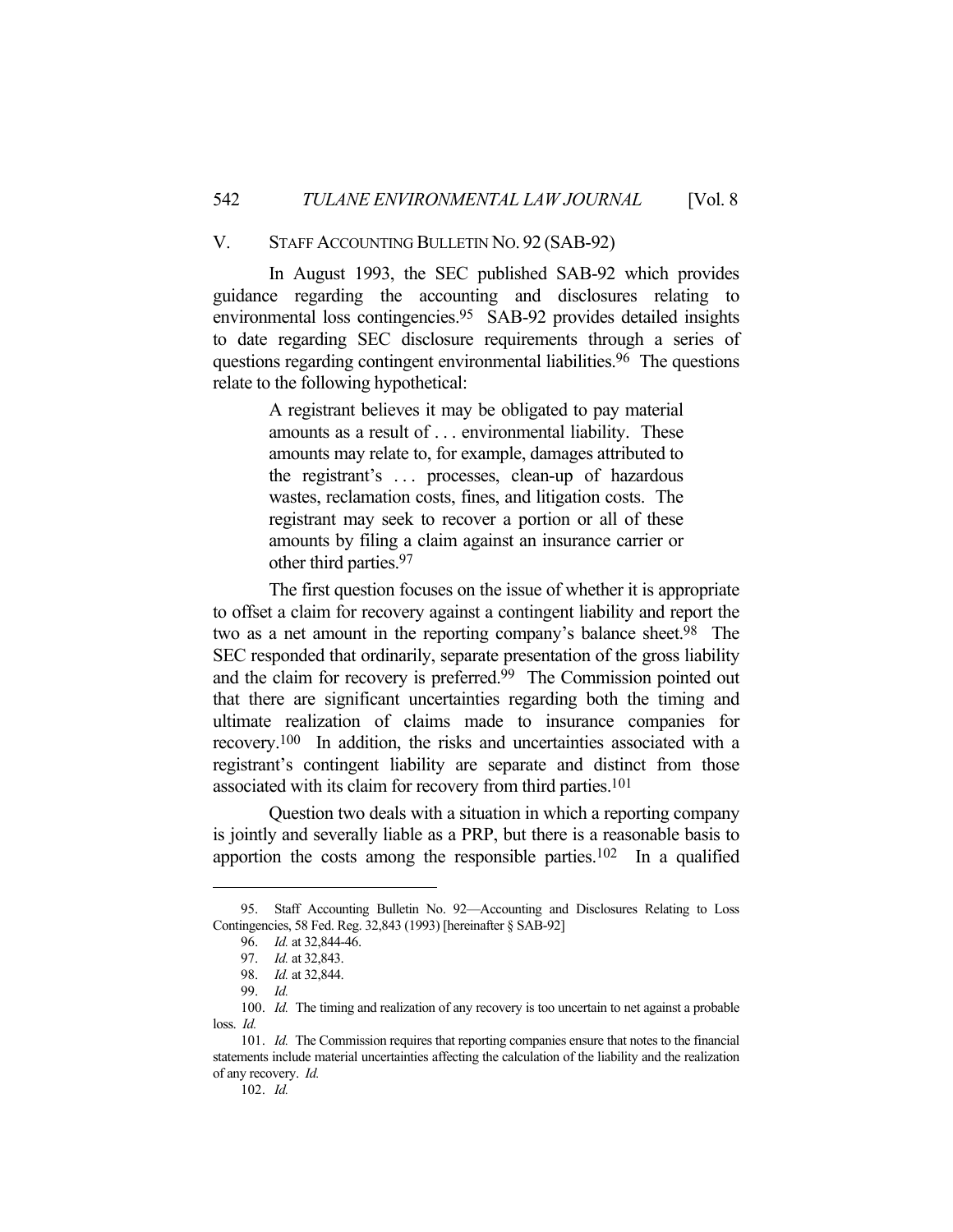response, the SEC stated that a reporting company is not required to recognize the costs apportioned to the other parties unless it is probable that other parties may not fully pay their costs.<sup>103</sup> In that case, the reporting company should include the entire liability, even though some part of this amount may be apportioned to other PRPs.104

 The third question addresses the reality that estimates regarding the extent of liability and amount of related costs are frequently different from the actual outcome.105 The SEC responded that estimates should be based on "currently available facts, existing technology, and presently enacted laws and regulations."106 In addition, the effects of inflation, and other societal and economic factors should be considered.107 If management is only able to determine a range within which the liability will fall, the reporting company should recognize the lower limit of the range.108 The SEC staff recognized the difficulty in calculating estimates before the company has fully investigated the matter. It was recommended that reporting companies use evidence obtained from prior experience, other companies' clean-up experiences and data released by the EPA and other organizations in calculating its estimates.109

 Commentators have noted that companies who are required to make SEC filings ought to be aware that the SEC and EPA share information.110 Given this fact, reporting companies should avoid making inconsistent filings. Moreover, companies must consider the information provided to the EPA with respect to clean-up cost estimates when stating in their SEC disclosure that they are unable to estimate their CERCLA liability.111

 <sup>103.</sup> *Id.*

 <sup>104.</sup> *Id.* If the solvency of one of the parties is uncertain, or responsibility for the site is in dispute, a note to the financial statements is required and should describe any additional loss that is reasonably possible. *Id.*

 <sup>105.</sup> *Id.*

 <sup>106.</sup> *Id.*

 <sup>107.</sup> *Id.*

 <sup>108.</sup> *Id.* The Commission believes that recognition of a loss equal to the lower limit of the range is necessary, even if the upper limit is uncertain, pursuant to Financial Accounting Standards Board Interpretation No. 14, "Reasonable Estimate of the Amount of a Loss." *Id.*

 <sup>109.</sup> *Id.* The SEC further stated that as additional information becomes available, changes in the estimates of liability should be reported in the period that those changes occur. *Id.*

 <sup>110.</sup> *See* Schwartz, *supra* note 14, at 311.

 <sup>111.</sup> *Id.*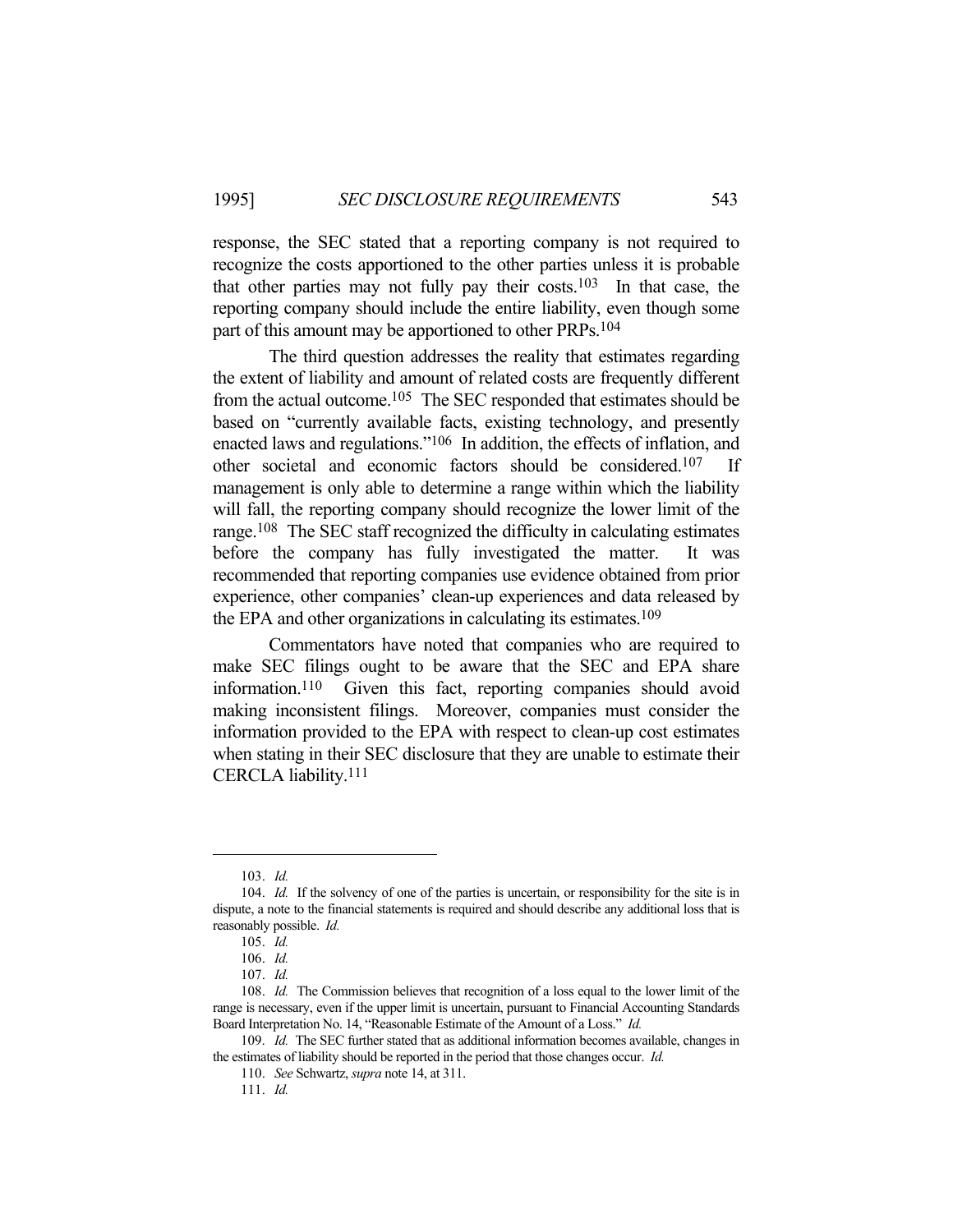Question 4 concerns recognizing environmental liabilities on a discount basis to reflect the time value of money.112 The SEC stated that this method is acceptable if the aggregate amount of the liability and the time and amount of payments are fixed or can be reliably determined.<sup>113</sup>

 Question 5 details the disclosure required with respect to recorded and unrecorded environmental liabilities.<sup>114</sup> The SEC responded that environmental liabilities are significant such "that detailed disclosure of any judgments and assumptions underlying the recognition and measurement of the liabilities are necessary to prevent the financial statements from being misleading."115 Examples of disclosures that may be necessary include:

> (1) Circumstances affecting the reliability and precision of loss estimates;

> (2) The extent to which unasserted claims are reflected in any accrual or may affect the magnitude of the contingency;

> (3) Uncertainties with respect to joint and several liability that may affect the magnitude of the contingency . . . ;

> (4) Disclosure of the nature and terms of cost-sharing arrangements with other [PRPs];

> (5) The extent to which disclosed but unrecognized contingent losses are expected to be recoverable through insurance, indemnification arrangements, or other sources, with disclosure of any material limitation of that recovery;

> (6) Uncertainties regarding the legal sufficiency of insurance claims or solvency of insurance carriers;

> (7) The time frame over which the accrued or presently unrecognized amounts may be paid out; [and]

> (8) Material components of the accruals and significant assumptions underlying estimates. $116$

 Question 6 addresses the disclosures regarding loss contingencies that may be required outside of the financial statements.117 The SEC

 <sup>112.</sup> SAB-92, *supra* note 95, at 32,844*.*

 <sup>113.</sup> *Id.* at 32,845. For a discussion of the appropriate discount rate, see *id.*

 <sup>114.</sup> *Id.*

 <sup>115.</sup> *Id.*

 <sup>116.</sup> *Id.*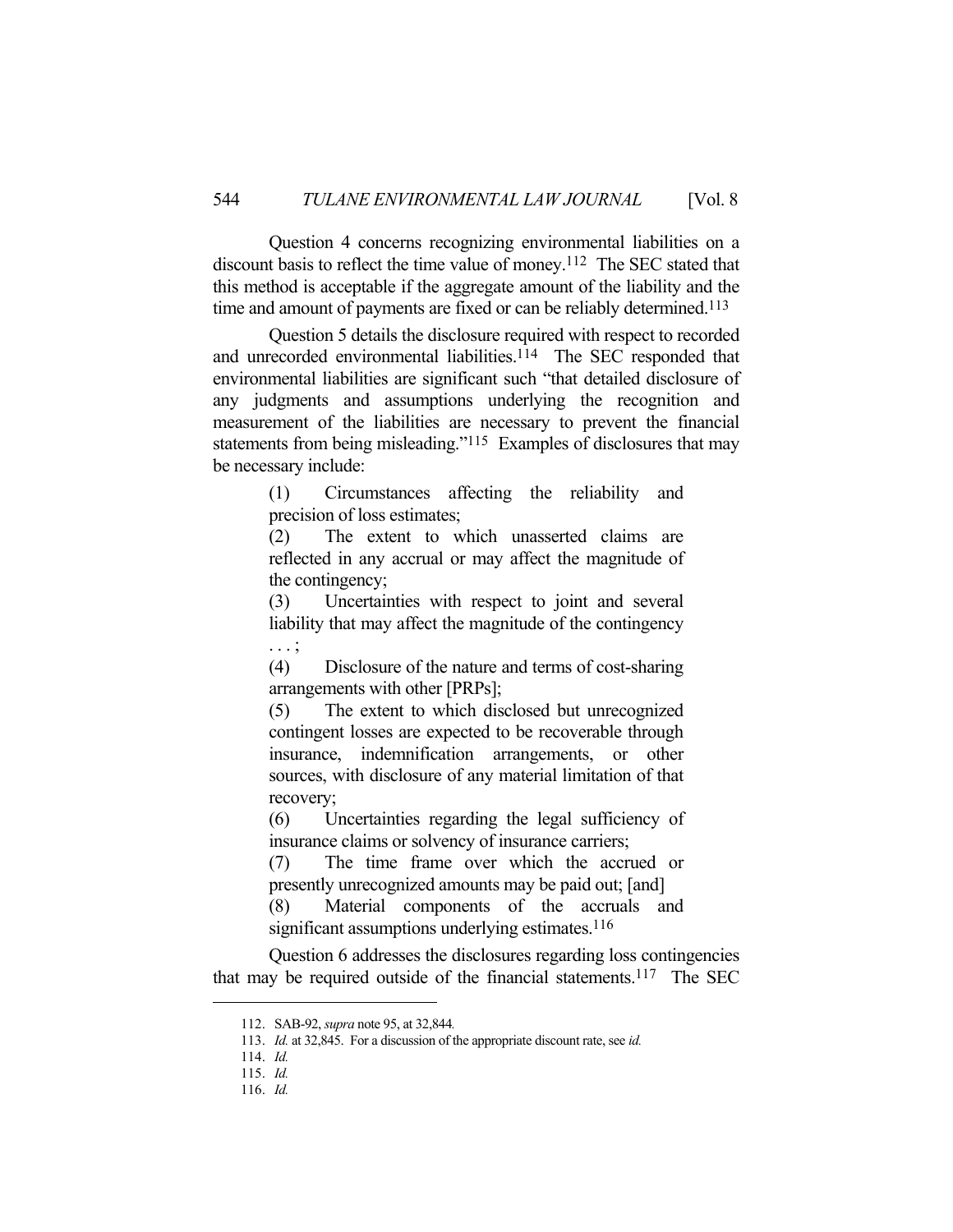refers to Regulation S-K Items 101, 103 and 303, and the 1979118 and 1989119 interpretive releases.120 Further, the response indicates that disclosures made pursuant to these provisions should be sufficiently specific to enable a reader to understand the scope of the contingency.<sup>121</sup> This includes:

> (a) recurring costs associated with managing hazardous substances and pollution in on-going operations,

> (b) capital expenditures to limit or monitor hazardous substances or pollutants,

> (c) mandated expenditures to remediate previously contaminated sites, and

> (d) other infrequent or non-recurring clean-up expenditures that can be anticipated but which are not required in the present circumstances.122

 The remaining two questions concern site restoration costs and other environmental exit costs, both during and at the end of the useful life of the asset. The Commission indicates that "material liabilities for site restoration, post-closure, and monitoring commitments, or other exit costs that may occur on the sale, disposal, or abandonment of a property should be disclosed in the notes to the financial statements."123 The disclosures should include the nature of the costs involved, the total estimated cost, the total costs accrued to date, the balance sheet classification of accrued amounts, and the range or amount of reasonably possible additional losses.124 Furthermore, disclosure of expenditures required to remediate an asset should be made in the notes of the financial statements.125 In addition, if the reporting company may be liable for remediation of environmental damage to a previously disposed asset, disclosure should be made in the financial statements unless the

 <sup>117.</sup> *Id.*

 <sup>118.</sup> *See* Exchange Act Release No. 33-6130 and 34-16224 3 Fed. Sec. L. Rep. (CCH) ¶ 23,507B (Sept. 27, 1979).

 <sup>119.</sup> *See* MD&A Release*, supra* note 52.

 <sup>120.</sup> SAB-92, *supra* note 95, at 32,845.

 <sup>121.</sup> *Id*.

 <sup>122.</sup> *Id.*

 <sup>123.</sup> *Id.* at 32,846.

 <sup>124.</sup> *Id.*

 <sup>125.</sup> *Id.*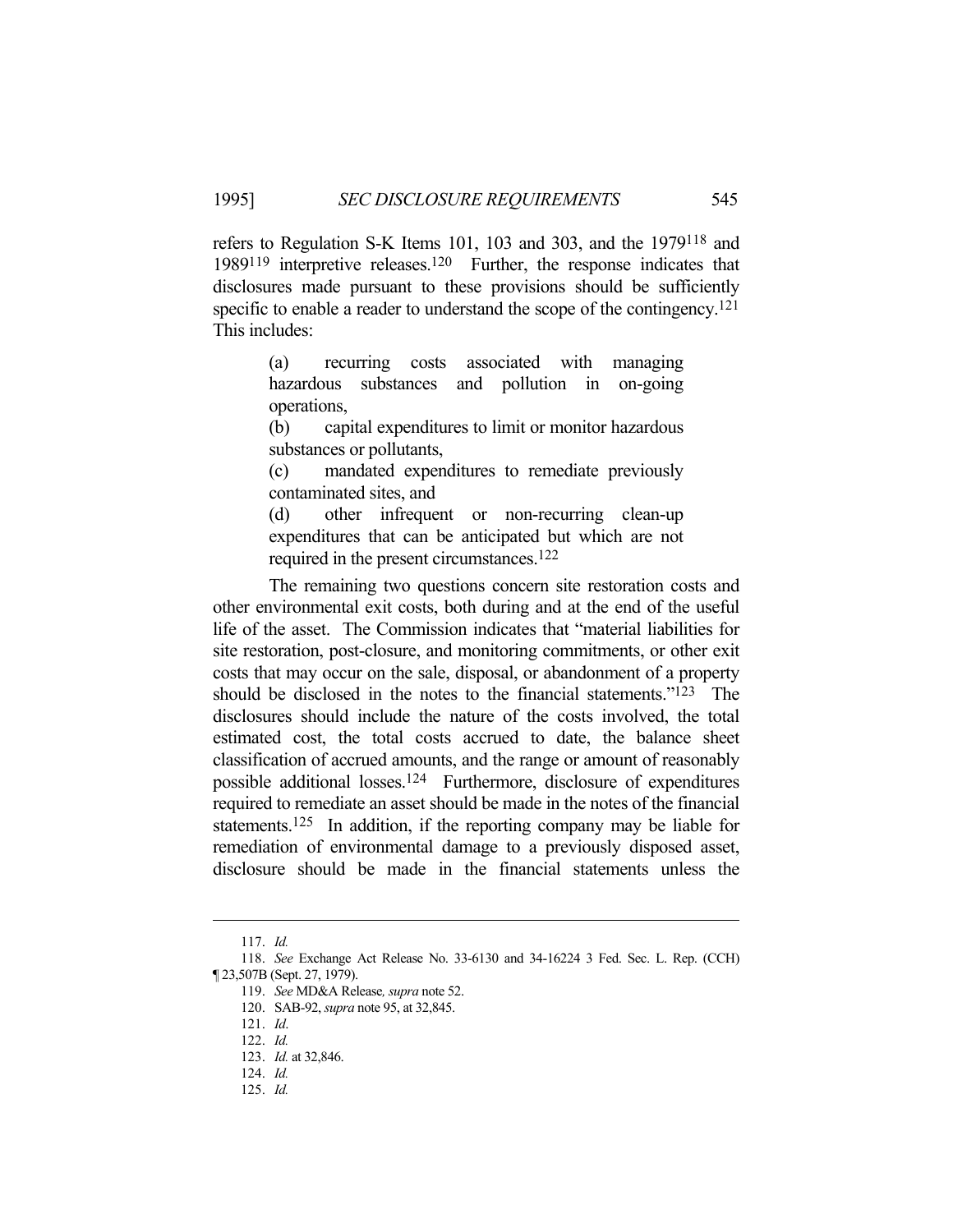likelihood of liability is remote.<sup>126</sup> Finally, where a reporting company expects to incur site restoration costs, post-closure and monitoring costs, or other environmental exits costs at the end of an asset's useful life, such costs may be accrued over the useful life of the asset.127

#### VI. RULE 10B-5

 Even when none of the mandatory disclosure provisions of the 1933 and 1934 Acts that draw upon Regulation S-K apply, Rule 10b-5128 may create a duty of disclosure.129 Under Rule 10b-5, a public company has no general duty to disclose, apart from those responsibilities arising under Regulation S-K.130 However, when the requisite elements of a Rule 10b-5 cause of action have been pleaded and proved, the defendant in such an action may be held liable for material misstatements or omissions made in connection with the purchase or sale of a security.131 The development of case law has clarified both the features of Rule 10b-5 and the elements of a Rule 10b-5 cause of action. In order to prevail on a Rule 10b-5 claim, a plaintiff132 must prove that the defendant company knowingly<sup>133</sup> made a false statement or omission of material fact,<sup>134</sup>

(c) To engage in any act, practice or course of business which operates or would operate as a fraud or deceit upon any person, in connection with the purchase or sale of any security.

*Id.*

 130. *See* Geltman, *supra* note 3, at 136 (citing Steven A. Fishman, *Duty to Disclose Under Rule 10b-5 in Face-to-Face Transactions*, 12 J.CORP.L. 251, 287-93 (1987)).

 <sup>126.</sup> *Id.*

 <sup>127.</sup> *Id.*

 <sup>128. 17</sup> C.F.R. § 240.10b-5 (1994). The rule provides as follows:

It shall be unlawful for any person, directly or indirectly, by the use of any means or instrumentality of interstate commerce, or of the mails or of any facility of any national securities exchange,

<sup>(</sup>a) To employ any device, scheme, or artifice to defraud,

<sup>(</sup>b) To make any untrue statement of a material fact or to omit to state a material fact necessary in order to make the statements made, in the light of the circumstances under which they were made, not misleading, or

 <sup>129.</sup> *See* Wallace, *supra* note 41, at 1115.

 <sup>131.</sup> *See* Wallace, *supra* note 41, at 1115.

 <sup>132.</sup> *See* David M. Bovi, *Rule 10b-5 Liability for Front-Running: Adding a New Dimension to the "Money Game,"* 7 ST. THOMAS L.REV. 103, 115 (1994). The SEC, unlike a private plaintiff, need not prove all the required elements under Rule 10b-5. *Id.* In addition, a relaxed standard for some of the elements is acceptable. *Id.*

 <sup>133.</sup> *See* Aaron v. SEC, 446 U.S. 680, (1980); Bruschi v. Brown, 876 F.2d 1526, 1528 (11th Cir. 1989); Myers v. Finkle, 950 F.2d 165 (4th Cir. 1991); Akin v. Q-L Investments, Inc., 959 F.2d 521 (5th Cir. 1992). Severe recklessness can satisfy the scienter requirements for a primary violation under Rule 10(b). *Id.* at 525-26. *See also* Broad v. Rockwell Int'l Corp., 642 F.2d 929,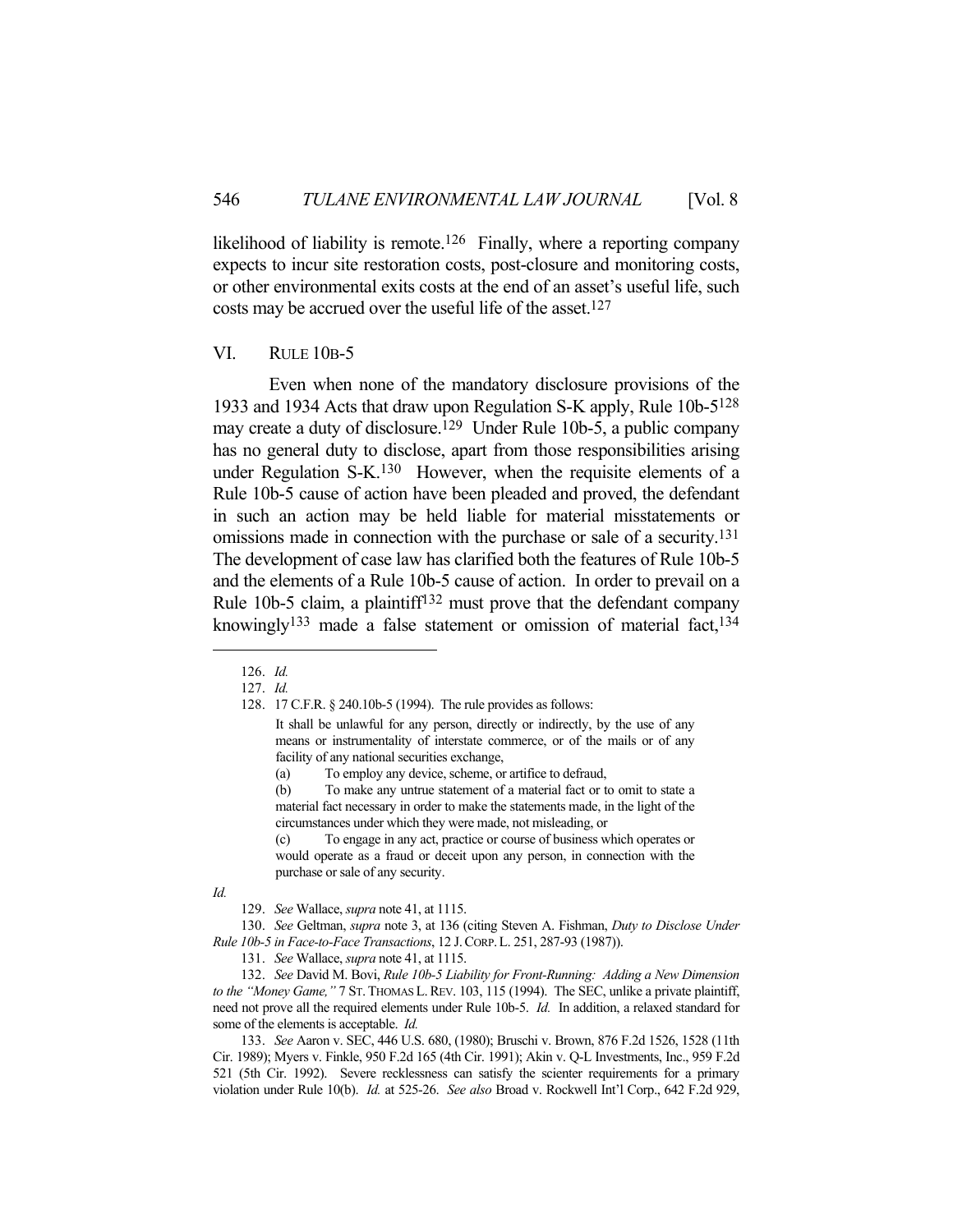upon which the plaintiff justifiably relied<sup>135</sup> and which proximately caused the plaintiff's damages.136

 Under Rule 10b-5, reporting companies have a duty to disclose material information.137 As previously discussed, the definition of materiality was finally resolved by the Supreme Court in *Basic, Inc. v. Levinson*. 138 With respect to contingent or speculative liability, the *Basic* Court adopted the probability/magnitude balancing approach to materiality set forth in *SEC v. Texas Gulf Sulfur.*139 One commentator has noted that the "probability/magnitude test of materiality appears to be particularly applicable to environmental cases, given that environmental liabilities are usually 'contingent or speculative in nature'140 and thus invite the kind of analysis contemplated in *Basic, Inc. v. Levinson*."141 However, whether this standard would be applied in other contexts is uncertain. In *Basic,* the Court specifically noted that it was not

 134. *See* Basic, Inc. v. Levinson, 485 U.S. 224 (1988). *See generally* Arnold S. Jacobs, *What is a Misleading Statement or Omission Under Rule 10b-5?,* 42 FORDHAM L.REV. 243 (1973).

<sup>961-62 (5</sup>th Cir.) (en banc), *cert. denied,* 454 U.S. 965 (1981). *See generally* Elizabeth Ann Glass Geltman, *Disclosure of Contingent Environmental Liabilities by Public Companies Under the Federal Securities Laws*, 16 HARV. ENVTL. L. REV. 129 (1992); Jeanne P. Bolger, Note, *Recklessness and the Rule 10b-5 Scienter Standard After* Hochfelder, 48 FORDHAM L. REV. 817 (1980). *See also* Wallace, *supra* note 41, at 1116-17. "Extensive monitoring, reporting, and recordkeeping requirements in many modern environmental statutes give rise to an abundance of facts to support prosecutorial allegations that environmental violations were intentional, or at least reckless." *Id.* It follows, therefore, that liberal interpretations of scienter can only make prospects more bleak for the defendant in environmental cases. *Id.*

 <sup>135.</sup> *See Bruschi*, 876 F.2d 1526; Ockerman v. May Zima & Company, 27 F.3d 1151 (6th Cir. 1994). "We see no justification for reading reliance out of Rule 10b-5 . . . ." *Id.* at 1162. *See also Basic*, 485 U.S. 224. "Reliance provides the requisite causal connection between a defendant's misrepresentation and a plaintiff's injury." *Id.* at 243. For a discussion of the continued vitality of the reliance requirement, see generally Recent Cases, *Securities Laws—Rule 10b-5—Seventh Circuit Holds That Causation Can Be Established Without Reliance*Eckstein v. Balcor Film Investors, 8 F.3d 1121 (7th Cir. 1993), 107 HARV.L.REV. 1170 (1994).

 <sup>136.</sup> *See* Commercial Union Assurance Co. v. Milken, 17 F.3d 608 (2d Cir. 1994); Rosen v. Cascade International, Inc., 21 F.3d 1520 (11th Cir. 1994); Meyers v. Finkle, 950 F.2d 165 (4th Cir. 1991). *See also* Geltman, *supra* note 3, at 135 n.41 (citing generally Andrew L. Merritt, *A Consistent Model of Loss Causation in Securities Fraud Litigation: Suiting the Remedy to the Wrong,* 66 TEX. L. REV. 469 (1988)).

 <sup>137. 17</sup> C.F.R. § 240.10b-5 (1994).

 <sup>138.</sup> *See supra* note 11.

 <sup>139.</sup> *See supra* note 72.

 <sup>140.</sup> Wallace, *supra* note 41, at 1118 (citing *Basic*, 485 U.S. at 224, 232).

 <sup>141.</sup> *Id.* (citing Elizabeth Ann Glass Geltman, *Disclosure of Contingent Environmental Liabilities by Public Companies Under the Federal Securities Laws*, 16 HARV. ENVTL. L. Rev. 129, 139 (1992)).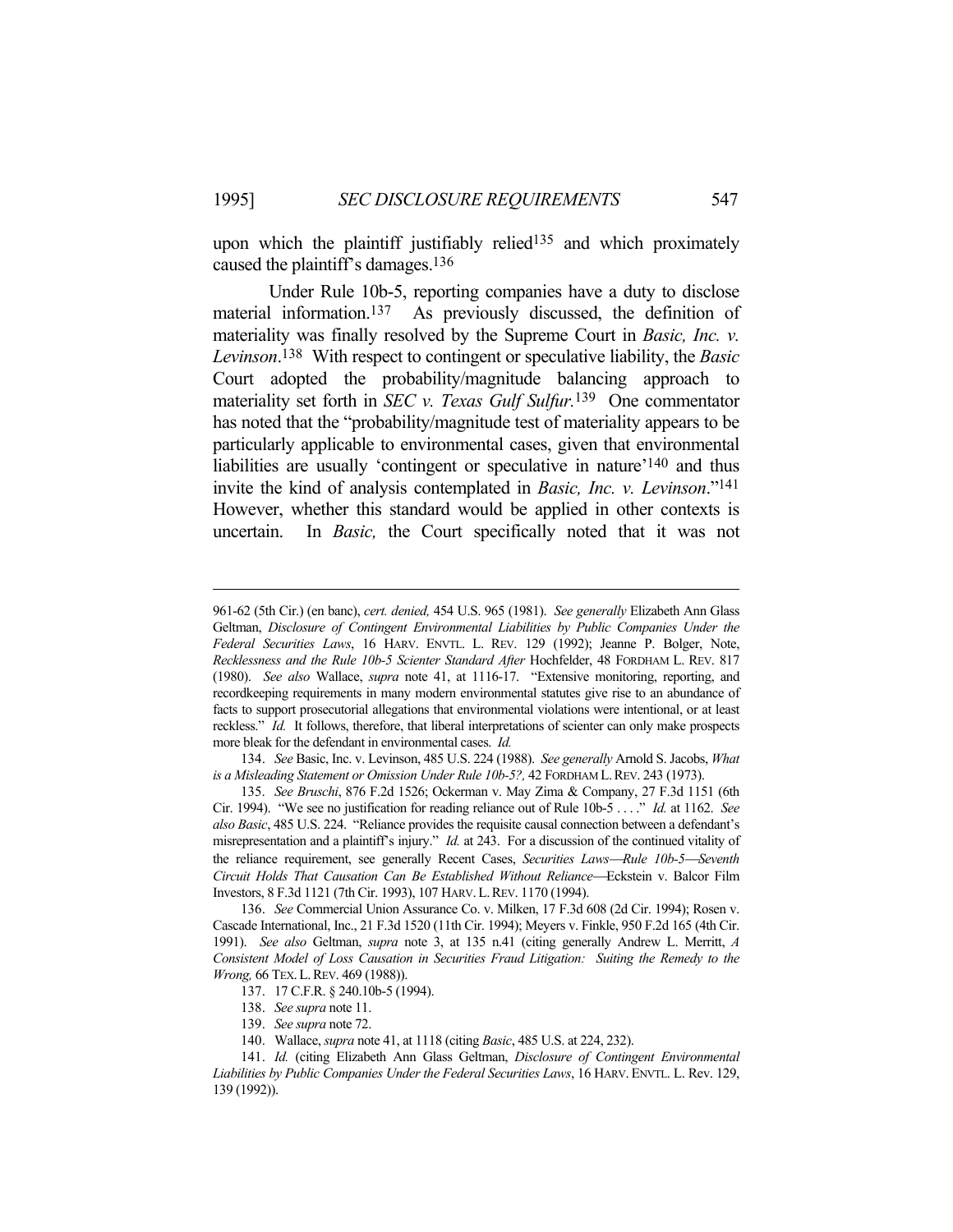addressing disclosure of any other contingent information.<sup>142</sup> Furthermore, the SEC has expressly stated that in the context of whether a PRP must disclose its status and the effect thereof, the *Basic* test is not the appropriate standard.143

 The SEC has not directly answered the question of materiality for purposes of Regulation S-K. In explaining the scope of Regulation S-K, the SEC referred to the definition of "material" in Rule 405144 of the 1933 Act and Rule 12b-2145 of the 1934 Act. According to Rule 405: "The term 'material,' when used to qualify a requirement for the furnishing of information as to any subject, limits the information required to those matters to which there is a substantial likelihood that a reasonable investor would attach importance in determining whether to purchase the security registered."146

 There is very little case law involving the SEC's environmental disclosure rules.147 In *Levine v. NL Industries*, the court dismissed a class action suit under Rule 10b-5 alleging that the company failed to disclose environmental violations of its subsidiary. The plaintiffs claimed all purchasers of NL stock paid an inflated price because of the company's failure to disclose this information.<sup>148</sup> The trial court granted summary judgment because the plaintiff failed to show that the registrant had a duty to disclose the information.<sup>149</sup> The Second Circuit affirmed the dismissal, reasoning that the defendant had no duty to disclose because NL Industries was contractually indemnified by the Department of Energy (DOE) in the event of liability or loss arising out of any such violation.150 Since the shareholders would not suffer any financial impact from the violations, the court concluded that a reasonable investor

 <sup>142.</sup> *Basic*, 485 U.S. at 232 n.9. "We do not address here any other kinds of contingent or speculative information, such as earnings, forecasts, or projective." *Id.* 

 <sup>143.</sup> *See,* MD&A Release, *supra* note 52, at 22,430 n.27.

 <sup>144. 17</sup> C.F.R. § 240.405 (1994).

 <sup>145. 17</sup> C.F.R. § 240.12b-2 (1994).

 <sup>146. 17</sup> C.F.R. § 240.405 (1994).

 <sup>147.</sup> *See*, *e.g.*, Levine v. NL Industries, 717 F. Supp. 252 (S.D.N.Y. 1989), *aff'd.,* 926 F.2d 199 (2d Cir. 1991); Grossman v. Waste Management, Inc., 589 F. Supp. 395 (N.D. Ill. 1984); Endo v. Albertine, 863 F. Supp. 708 (N.D. Ill. 1994).

 <sup>148.</sup> *Levine,* 717 F.Supp. at 252-53.

 <sup>149.</sup> *Id.*

 <sup>150.</sup> Levine v. NL Industries, Inc., 926 F.2d 199, 203 (2d Cir. 1991). NL's alleged failure to disclose environmental violations was deemed immaterial because the DOE agreed to indemnify NL for any losses or liabilities resulting from such violations. *Id.* In addition, the DOE agreed to assume all future compliance costs necessary to bring the facility up to standard. *Id.*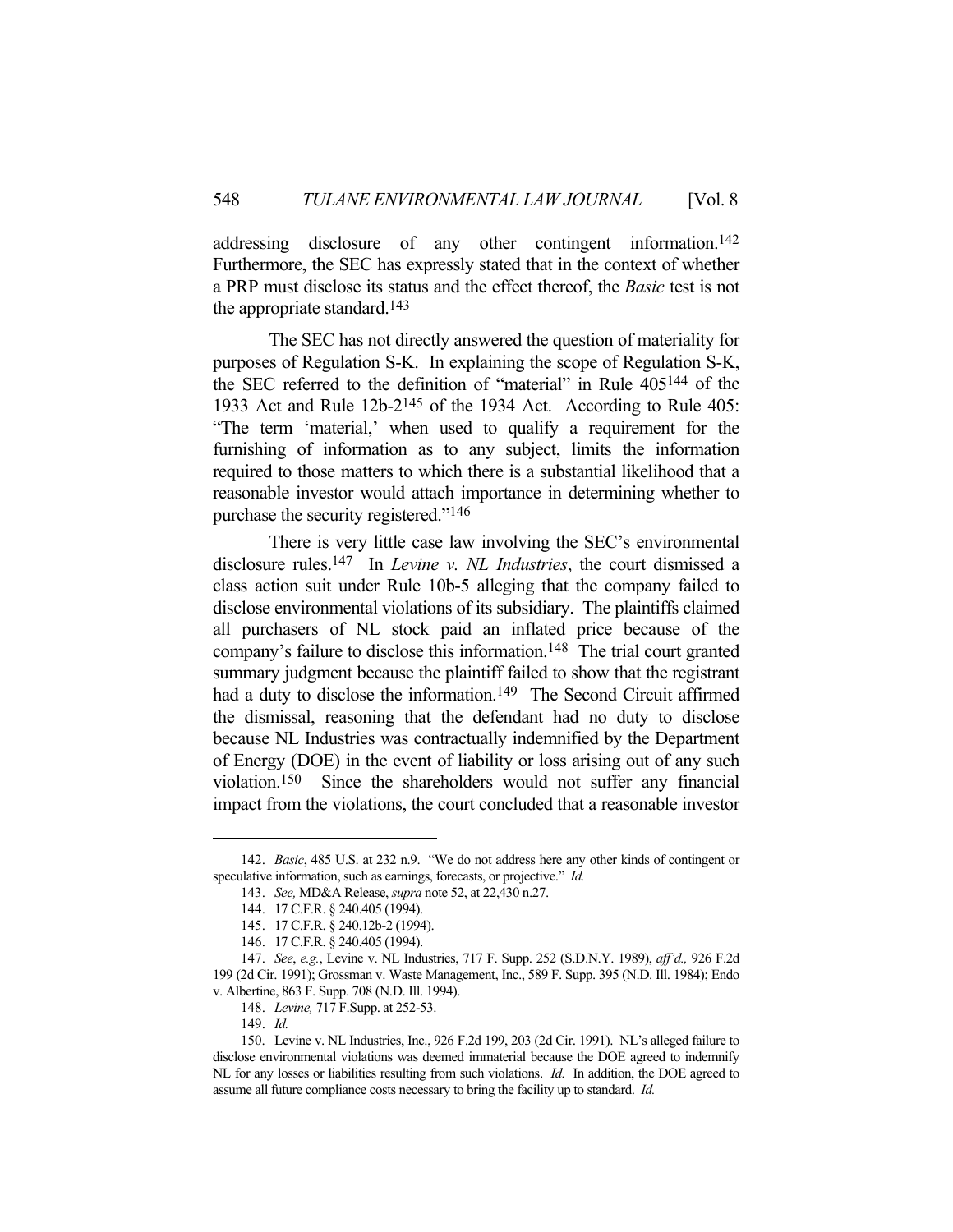would not attach any importance to the information in making an investment decision.151

 In *Grossman v. Waste Management, Inc.*, 152 shareholders brought a class action alleging nondisclosure of material information regarding potential unasserted claims for noncompliance with environmental regulations.153 The court denied Waste Management's motion for summary judgment. The defendant relied on disclosures made in SEC filings that the company was a party to environmental proceedings and that these risks were inherent in the nature of the company's business, as were the costs to control such risks.154 The court held that the disclosure was inadequate because it did not address the fact that Waste Management could potentially be fined or that the company was disposing of hazardous wastes in violation of environmental laws.155 The court ruled that Waste Management had "an affirmative duty to disclose matters relating to pending and contemplated environmental regulatory proceedings and the effects of environmental regulations upon the company's finances."156

 In a more recent case, *Endo v. Albertine*, 157 shareholders brought an action against a reporting company and its independent accountant, alleging that the defendant corporation's registration statement and prospectus failed to disclose material information and were, therefore, false and misleading.158 The plaintiffs claimed that the defendants failed to adequately disclose the contingent liabilities retained by the company arising from the operations of its former subsidiary.159 The defendant company disclosed in its prospectus, that it and its subsidiaries were parties to certain legal proceedings and had retained certain liabilities with respect to the sale of certain discontinued operations, including Superfund and other environmental liabilities.<sup>160</sup> Further, the company declared its belief that these matters were not material.<sup>161</sup>

 <sup>151.</sup> *Id.*

 <sup>152. 589</sup> F. Supp. 395 (N.D. Ill. 1984).

 <sup>153.</sup> *Id.*

 <sup>154.</sup> *Id.* at 408.

 <sup>155.</sup> *Id.*

 <sup>156.</sup> *Id.* at 412.

 <sup>157.</sup> Endo v. Albertine, 863 F. Supp. 708 (N.D. Ill. 1994).

 <sup>158.</sup> *Id.* at 713.

 <sup>159.</sup> *Id.* at 714.

 <sup>160.</sup> *Id.* at 714-15.

 <sup>161.</sup> *Id.*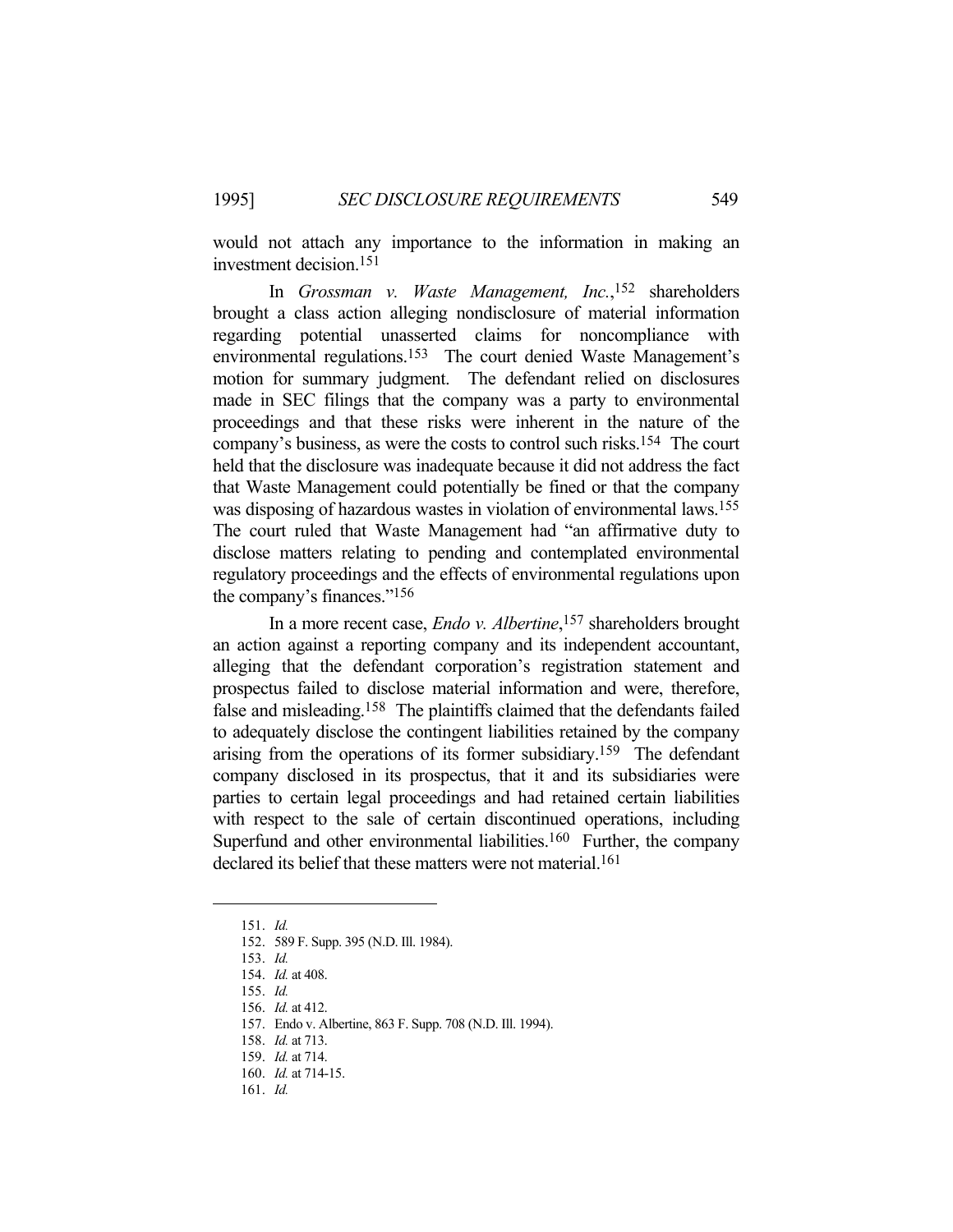Plaintiffs argued that these statements were not reflective of the true extent of the defendant company's potential liability.162 Furthermore, the plaintiffs' evidence raised the inference that the defendant's statement in the prospectus, that the contingent environmental liabilities would be immaterial, was made in bad faith and lacked a reasonable basis in fact.<sup>163</sup> The court found that the mere reference to Superfund was inadequate disclosure.164 In addition, the court held that because reasonable minds can differ on the question of materiality of failing to disclose the details regarding the contingent liability, defendant's motion for summary judgment was denied.<sup>165</sup>

### VII. CONCLUSION

 Although much of the recent environmental liability disclosure discussion has focused on actual and contingent liabilities under CERCLA, other areas of potential exposure exist. The major environmental statutes that may affect public company disclosure, in addition to CERCLA, include the Clean Air Act,166 the Clean Water Act,<sup>167</sup> the Toxic Substance Control Act,<sup>168</sup> and the Resource Conservation and Recovery Act (RCRA).169 Companies who violate the provisions of these statutes may face stiff criminal penalties and civil fines, and may incur significant cleanup liabilities under CERCLA or RCRA.

 In light of these severe penalties, the SEC's current disclosure requirements for environmental liabilities require serious consideration by reporting companies. It is essential that reporting companies consider the SEC's recent focus on environmental disclosure as well as society's interest in monitoring the behavior of public companies through this disclosure.

 The SEC's disclosure requirements for environmental liabilities are difficult for companies to interpret. What is clear, though, is that the SEC has interpreted these requirements (as noted in SAB-92) to reflect its

165. *Id.* at 733.

 <sup>162.</sup> *Id.* at 720.

 <sup>163.</sup> *Id.*

 <sup>164.</sup> *Id.*

 <sup>166. 42</sup> U.S.C. §§ 7401-7671q.

 <sup>167. 33</sup> U.S.C. §§ 1251-1387.

 <sup>168. 15</sup> U.S.C. §§ 2601 et seq.

 <sup>169. 42</sup> U.S.C. §§ 6901-6987.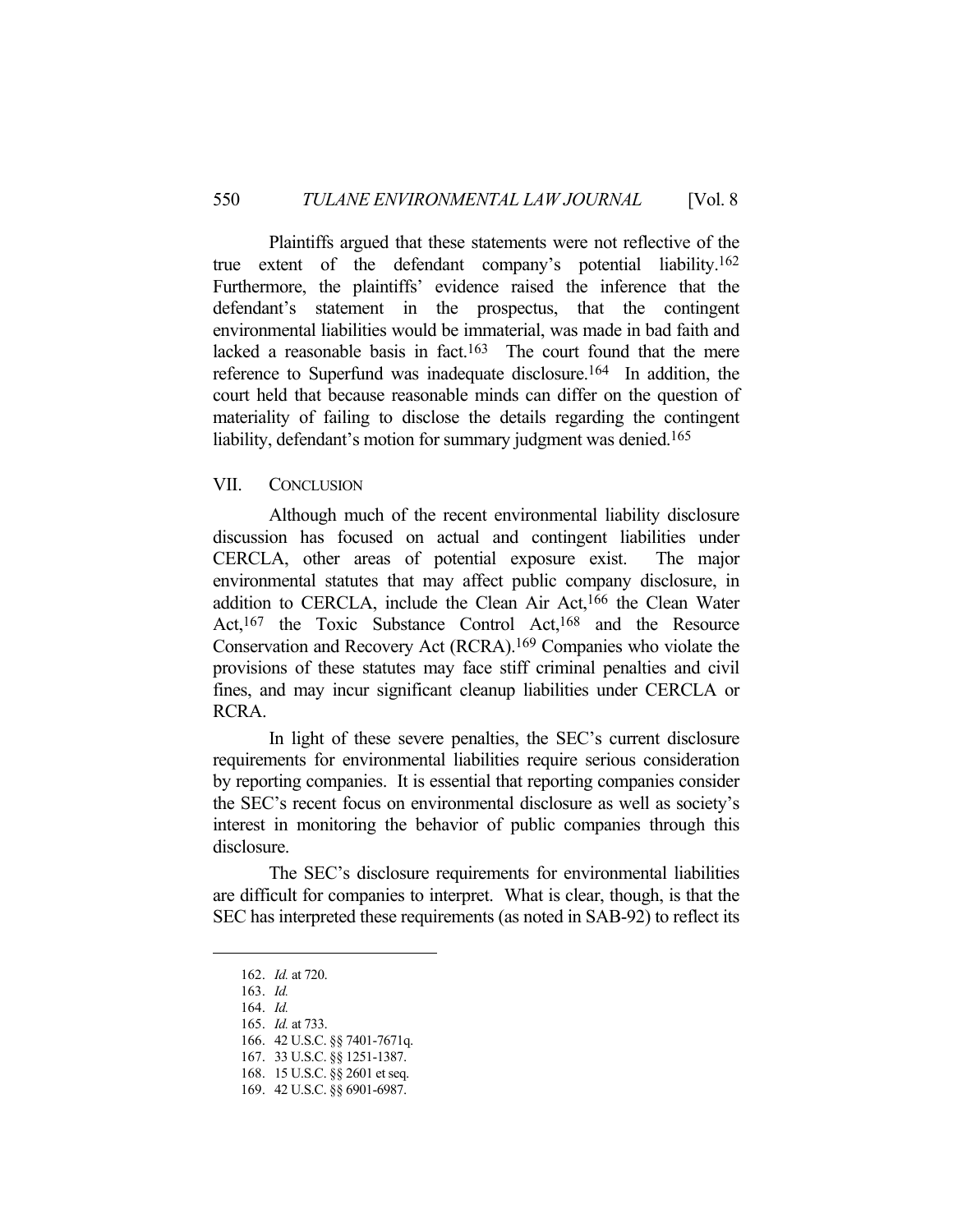opinion that actual and contingent environmental liabilities are significant and that detailed disclosure regarding the nature and measurement of these liabilities is required to prevent the registrant's financial statements from being misleading. Moreover, such disclosure is necessary to inform investors of the full extent of the impact of these liabilities to the company's financial condition, results of operations and liquidity.

 Commentators have observed that the current environmental regulations and rigorous securities disclosure regulations have created an atmosphere in which failures of compliance or lax compliance can be hazardous, and perhaps terminal for businesses.<sup>170</sup> Practitioners have suggested that in order to protect themselves, reporting companies will be forced to institute policies and procedures regarding the treatment and disclosure of environmental liabilities.<sup>171</sup> Consequently, companies will be forced to devote additional time and capital in an effort to ensure compliance with these requirements, beyond the time expended currently on compliance with environmental laws and regulations.

 The issue of disclosure of actual and contingent liabilities is a serious one. Reporting companies should be aware that the regulations of the SEC may require them to provide more detailed disclosure of potential liabilities than might be required under GAAP. Registrants are left with inadequate guidance as to when and how to disclose the effects of environmental contingencies on their financial conditions. When making determinations about disclosure of environmental liabilities, companies should acknowledge the increasing aggressiveness of the EPA and the SEC, and the increasing levels of penalties being assessed against companies that violate environmental laws and regulations. To be safe, this may require companies to include information that management would otherwise deem immaterial. The investing public will ultimately be burdened with overinclusive disclosure and meaningless boilerplate language. In order to make disclosure more meaningful, the SEC and the Courts must articulate an effective approach to interpretation and enforcement of all applicable disclosure provisions.

 Until then, these disclosure requirements will simply make investments more costly and negatively impact investor confidence.

 <sup>170.</sup> *See* Wallace, *supra* note 41, at 1124.

 <sup>171.</sup> *See* Schwartz, *supra* note 14, at 316. In addition, companies will need to keep detailed documentation of their disclosure determinations. Internal mechanisms to ensure accuracy and consistency in handling environmental disclosure must be established. *Id.*